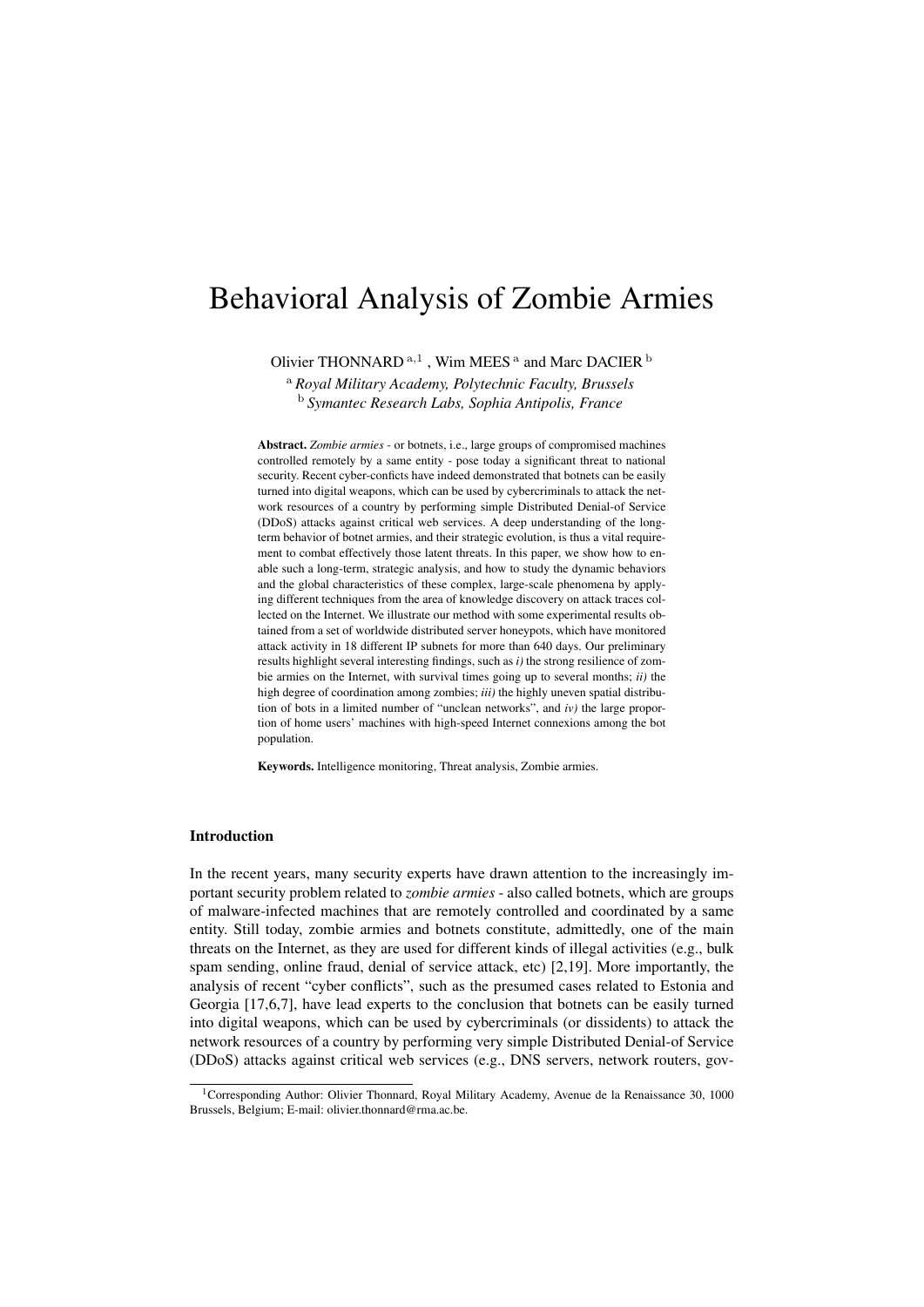ernment or financial websites, etc), which can lead to substantial economical or financial loss. Although no clear evidence of the implication of any governmental organization in those attacks could be underlined, one important lesson learned from these events is that botnets are primarily used by dissidents or activists to perform this type of attacks in periods of political disturbances. A deep understanding of the long-term behavior of botnet armies, and their evolution, is thus a vital requirement to be able to combat effectively those latent threats.

While most previous studies related to botnets have focused on understanding their inner working [24,5,1], or on techniques for detecting individual bots at the networklevel [8,9], in this work we are more interested in studying the global behaviors of those armies from a strategic viewpoint. That is, we are not interested in studying a particular botnet from the inside, or in the analysis of the various protocols used by bots to communicate with their C&C server. But instead, we want to perform a long-term, strategic analysis of those armies from a behavioral point of view, i.e.: how long do they stay alive on the Internet, what is their average size and their spatial distribution, and more importantly, how do they evolve over time with respect to different criteria such as their origins, or the type of activities (or scanning) they perform.

The first contribution of this paper consists in introducing a systematic method that enables us to perform such a strategic analysis of zombie armies, based on the botnet scanning traffic observed in a global honeynet. Our approach is based on an appropriate combination of different knowledge discovery and data mining techniques, which consists of the following components:

- 1. detection and characterization of coordinated attack events;
- 2. unsupervised clique-based clustering, so as to discover correlations among attack events;
- 3. dimensionality reduction techniques, which allow us to visualize and to assess the cliques correlations;
- 4. a fuzzy, multi-criteria decision-making process that leverages the results obtained in the previous steps, in order to identify sequences of attack events that are very likely attributed to the same zombie army.

As second contribution, we present some preliminary results obtained from a proofof-concept framework in which we implemented the techniques mentioned here above. The experiments have been performed on attack traces collected with a worldwide distributed honeynet, which has observed global attack activity in over 18 different IP subnets from Sep 2006 until July 2008 (i.e., about 640 days). Our experimental results highlight several interesting facets of the botnet phenomenon:

- with a mean lifetime of about 98 days, zombie armies seem to be quite resilient. In some extreme cases, we observed certain armies surviving for more than 18 months, which indicates that *taking down botnets still constitutes a real challenge*. On average, zombie armies had at least 8,500 distinct, observable sources during their lifetime.
- regarding the origins, malicious sources involved in zombie armies seem to be highly unevenly distributed in the IPv4 address space; they clearly form a relatively small number of tight clusters within a number of "unclean networks", which are thus responsible for a large deal of malicious activities related to serverside attacks (e.g., network scanning, bot propagation).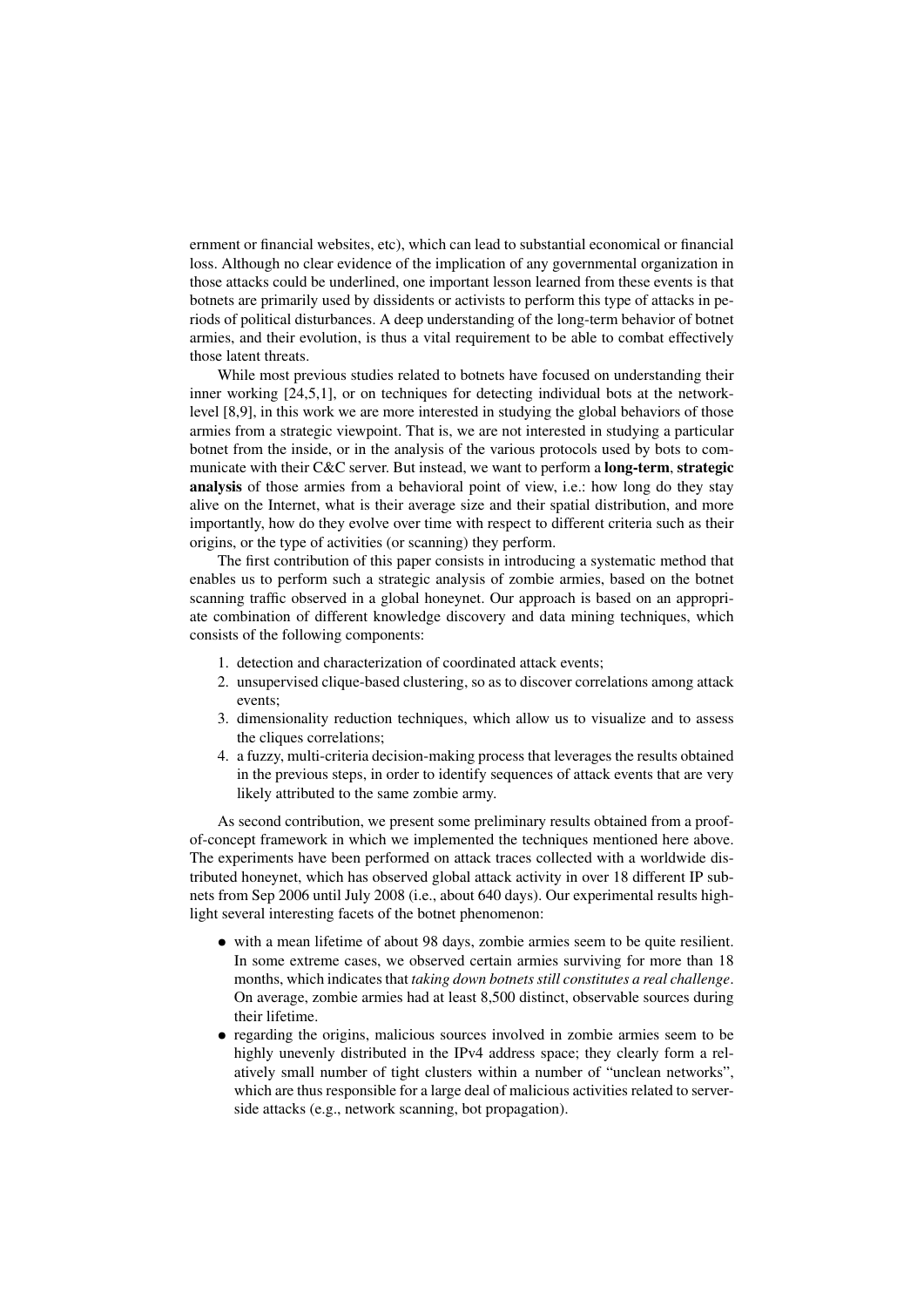- over all zombie armies observed so far, at least 43% of the botnet population is made of home users' machines with high-speed Internet connexions (cable, DSL). Windows 2000 and WinXP Pro were the primarily operating systems among zombie machines (i.e., more than 90% of the bots).
- similarly to real-world armies, certain groups of zombie machines seem to be able to coordinate their efforts, e.g., by coordinating different tasks such as network reconnaissance and subsequent targeted attacks.
- finally, most of the identified zombie armies had a significant attack capability, not only in terms of the available bandwidth that can possibly be offered by all zombies together, but also the number of ports they are able to probe or to exploit.

The rest of the paper is structured as follows: in Section 1, we give a brief overview of the honeynet used in our experiments, and we define the notion of coordinated *attack events* as observed by the honeypots. In Section 2, we describe the components of our knowledge discovery framework that we use to identify global attack phenomena, whereof most are related to some activities of zombie armies. In Section 3, we present our experimental results and the kind of findings we can obtain by applying this method to a set of attack events collected on the Internet. Finally, we conclude in Section 4.

Note that this research builds on prior work in malicious traffic analysis. More particularly, we have presented in [28] a more formal and complete discussion of our framework, especially regarding the aspect fuzzy, multi-criteria decision-making. To make this paper as self-contained as possible, we have summarized as much as possible our previous contributions in Section 2. This paper will mostly focus on the practical results obtained in each step of our analysis framework, rather than the formal aspects of the different techniques.

## 1. Collecting Attack Traces with a Global Honeynet

#### *1.1. Leurre.com Honeynet - Dataset Overview*

Our data set is made of network attack traces collected with a distributed set of sensors (called *server honeypots*), which are deployed in the context of the *Leurre.com Project* [14,22]. Because honeypots are systems deployed for the sole purpose of being probed or compromised, any network connection that they establish with a remote IP can be considered as malicious, or at least suspicious.

Launched in 2003 by Eurecom, a research Institute based in Sophia Antipolis (France), this project maintains a worldwide distributed system of honeypots running in more than 30 different countries covering the five continents. The main objective of the project is to get a realistic picture of certain classes of global attack phenomena happening on the Internet, by collecting unbiased quantitative data in a long-term perspective. In the first phase of the project, the data collection infrastructure relied solely on low-interaction sensors based on *Honeyd* [23] to collect unsolicited traffic (also sometimes termed "Internet background radiation" [18]). In early 2008, a second phase of the project was started with the deployment of medium-interaction honeypots based on the *ScriptGen* [15] technology, in order to enrich the network conversations with the attackers. Scriptgen sensors are able to automatically learn about new protocol interactions, such that they can handle *0-day* exploits, and eventually capture shellcode samples and malware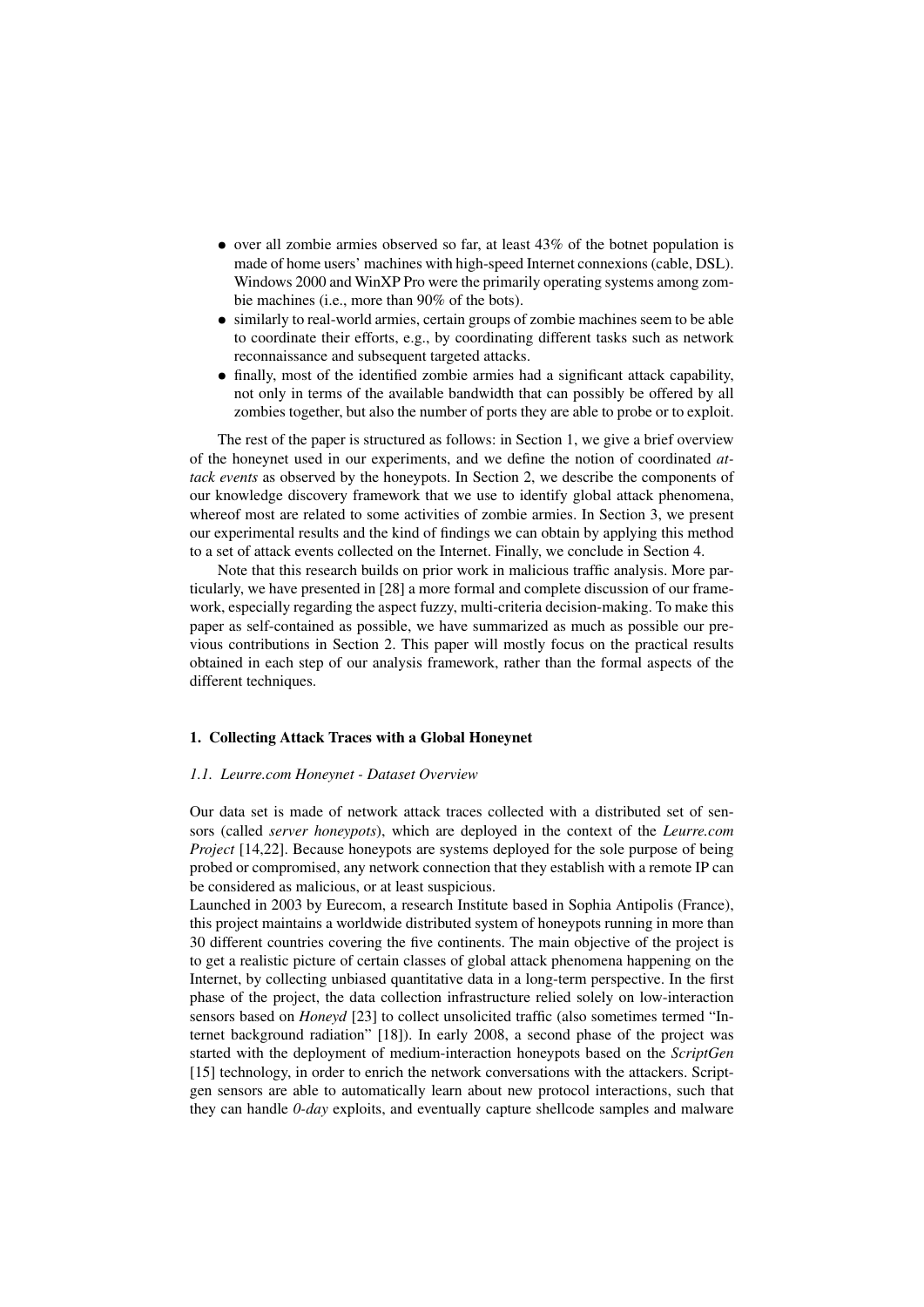Table 1. Overview of some prevalent types of activities observed in the honeynet, grouped by port sequence. The network traffic has been collected from Sep'06 until June'08.

| <b>Observed Port Sequence</b> | <b>Targeted Service</b>                      | Volume of Sources (%) | <b>Main Origins (countries)</b>                         |
|-------------------------------|----------------------------------------------|-----------------------|---------------------------------------------------------|
| I                             | ICMP (Echo request/reply)                    | 755,227 (28%)         | US(20%), KR(11%), CN(10%), BR(6%),                      |
|                               |                                              |                       | others $(53%)$                                          |
| 1026U 1027U 1028U             | Windows Messenger                            | 373,361 (14%)         | CA(100%)                                                |
| $ 1026$ U                     | Windows Messenger                            | 216,040 (8%)          | US(50%), null(17%), CA(6%), others(27%)                 |
| 445T                          | Microsoft-DS                                 | 208,060 (8%)          | $CS(32\%)$ , RS $(19\%)$ , US $(6\%)$ , others $(43\%)$ |
| I 139T,  I 139T 445T          | ICMP (Allaple), MS-Netbios-ssn, Microsoft-DS | 130,392 (5%)          | $KR(20\%)$ , others $(80\%)$                            |
| 135T                          | Microsoft DCE/RPC                            | 112,764 (4%)          | JP(16%), US(13%), CS(7%), RS(7%),                       |
|                               |                                              |                       | $PL(6\%)$ , DE $(6\%)$ , others $(45\%)$                |
| 5900T                         | <b>VNC</b>                                   | 104,238 (4%)          | $US(17\%)$ , $CN(6\%)$ , $FR(6\%)$ , $KR(6\%)$ ,        |
|                               |                                              |                       | others $(51%)$                                          |
| 2967T                         | Symantec AntiVirus (ssc-agent)               | 101.062 (4%)          | US(23%), CN(8%), JP(6%),                                |
|                               |                                              |                       | $DE(5\%)$ , $PK(5\%)$ , others (53%)                    |
| 1433T                         | MS-SOL                                       | 87,332 (3%)           | $CN(32\%)$ , US $(15\%)$ , others $(53\%)$              |
| 139T                          | MS-Netbios-ssn                               | 50,781 (2%)           | US(17%),CA(8%),TW(5%),FR(5%),                           |
|                               |                                              |                       | others $(65%)$                                          |
| $ I $ 80T                     | ICMP, Web                                    | 48,649 (2%)           | US(54%), KR(11%), CN(8%),                               |
|                               |                                              |                       | $CA(7\%)$ , others $(20\%)$                             |
| 1434U                         | MS-SQL-Monitor (Slammer)                     | 36,627 (1%)           | $CN(44\%)$ , $US(14\%)$ , $JP(6\%)$ , others (36%)      |
| 22T                           | <b>SSH</b>                                   | 36,094 (1%)           | $CN(24\%)$ , US $(13\%)$ , KR $(8\%)$ ,                 |
|                               |                                              |                       | TW $(5\%)$ , others $(50\%)$                            |
| 80T                           | Web                                          | 28,005 (1%)           | US(27%), CN(7%), FR(7%),                                |
|                               |                                              |                       | $DE(7\%)$ , null $(5\%)$ , others $(47\%)$              |
| 137U                          | MS-Netbios-ns                                | $25,630 (< 1\%)$      | US(16%), BR(9%), AR(6%),                                |
|                               |                                              |                       | $FR(5\%)$ , $ES(5\%)$ , others(59%)                     |
| $ I $ 445T                    | ICMP, Microsoft-DS                           | $18,273$ (<1%)        | US(14%),CN(13%),TW(8%),FR(7%),                          |
|                               |                                              |                       | $JP(7\%)$ , null $(6\%)$ , DE $(5\%)$ , others $(41\%)$ |
| 4899T                         | Remote Admin                                 | $15,935 \; (<1\%)$    | CN(15%), US(15%), KR(10%),                              |
|                               |                                              |                       | $RU(5\%)$ , others $(54\%)$                             |

binaries when they are targeted by code injection attacks. All network traces captured on the platforms are automatically uploaded into a centralized database. The collected traffic is also enriched with a diverse set of contextual information, such as: the geographical location and the ISP's of malicious sources (via Maxmind), reverse DNS lookups, VirusTotal<sup>2</sup> and Anubis<sup>3</sup> reports for each sample of downloaded malware, passive OS fingerprinting (with P0f), Snort IDS alerts, and more recently, we also added the correlation of the observed IP sources with different IP blacklisting services (e.g., Spamhaus<sup>4</sup>, Emergingthreats<sup>5</sup> blocking lists, and a fast-flux bot tracker<sup>6</sup>).

For the purpose of this study, we have used a 640-day attack trace collected by 36 platforms located in 20 different countries and belonging to 18 different class A-subnets. Note that, in the scope of this paper, we only considered the traffic collected by lowinteraction sensors; but we are actively looking into extending our analysis techniques to integrate the attack traffic gathered by the medium-interaction (ScriptGen) platforms. Table 1 gives an overview of the most prevalent types of activities grouped by targeted port sequences, and their origins, as observed in the honeynet.

From this traffic, we have then selected only the most prevalent types of activities observed on the sensors, i.e., about 130 distinct attack profiles for which an activity

<sup>2</sup>http://www.virustotal.com

<sup>3</sup>http://anubis.iseclab.org

<sup>4</sup>http://www.spamhaus.org

<sup>5</sup>http://www.emergingthreats.net

<sup>6</sup>http://dnsbl.abuse.ch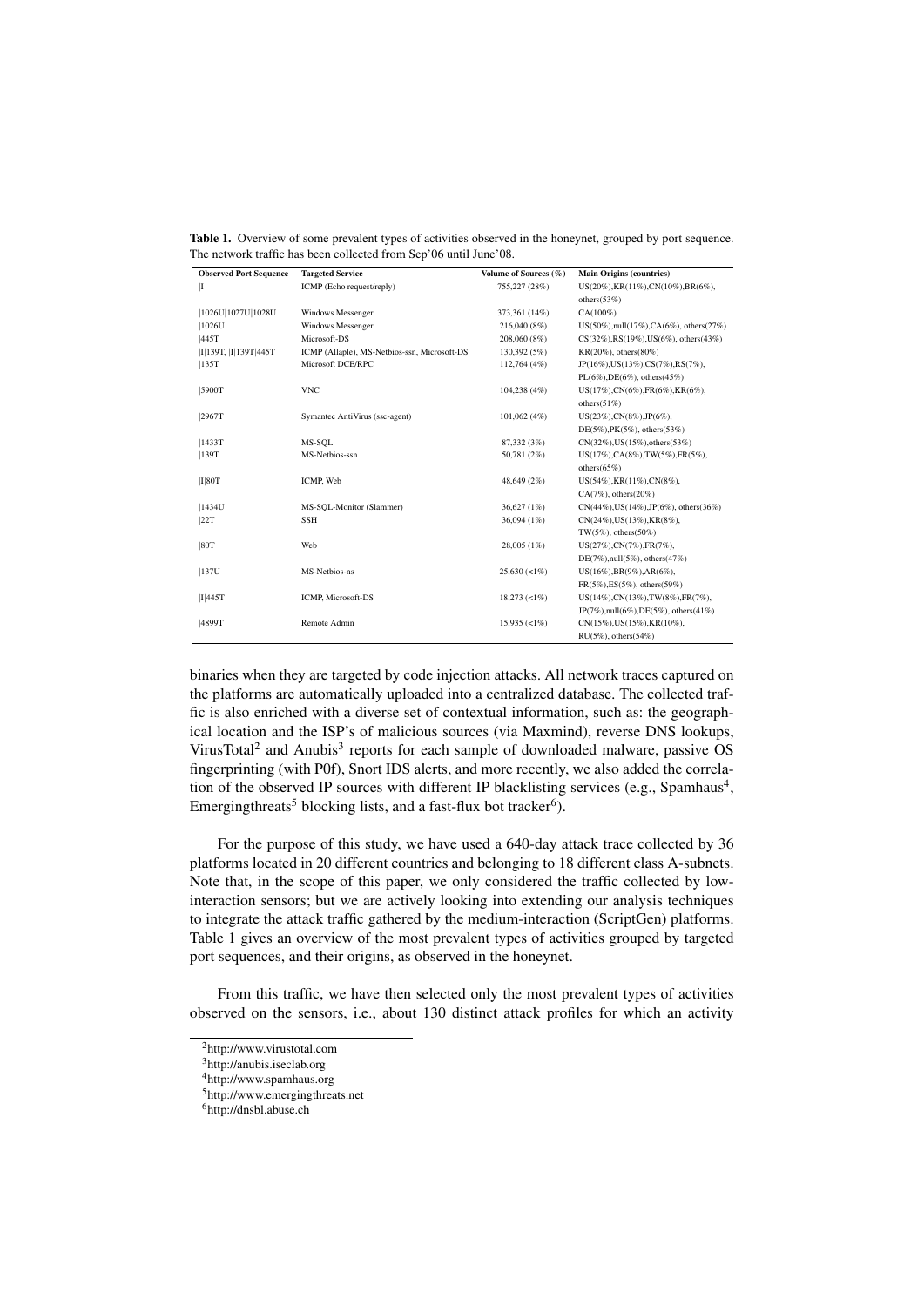

Figure 1. Distribution of malicious sources in the IPv4 address space using a fractal mapping (Hilbert curve).

involving a sufficient number of IP sources had been observed at least once on a given day. This data set comprises totally 1,195,254 distinct sources, which have sent about 3,423,577 packets to the sensors. Fig. 1 illustrates the distribution of malicious sources for these activities using a fractal mapping (e.g., a Hilbert curve). Note that spoofed IP addresses have already been filtered from this data set. As such, Fig. 1 and Table 1 give already some interesting viewpoints, as it clearly shows that most malicious sources seem to be clustered in a limited number of IP blocks (or AS'es). Nevertheless, this type of global analysis does not help us to get insights into the individual attack phenomena that occurred at a large scale (such as zombie armies). Moreover, such global trends do not allow us to learn about the *modus operandi* of the attackers, which is why we need to develop a more detailed analysis.

# *1.2. Coordinated Attack Events*

We use a classical clustering algorithm to perform a first low-level classification of the raw network traffic. Hence, each IP source observed on a honeypot sensor is attributed to a so-called *attack cluster* [21] according to its network characteristics, such as the number of IP addresses targeted on the sensor, the number of packets and bytes sent to each IP, the attack duration, the average inter-arrival time between packets, the associated port sequence being probed (e.g., if a source sends first some ICMP packets followed by an exploit on port 445/TCP, then it is associated to the port sequence  $\langle$ I-445T $\rangle$ ), and the packet payload. Therefore, all IP sources belonging to a given attack cluster have left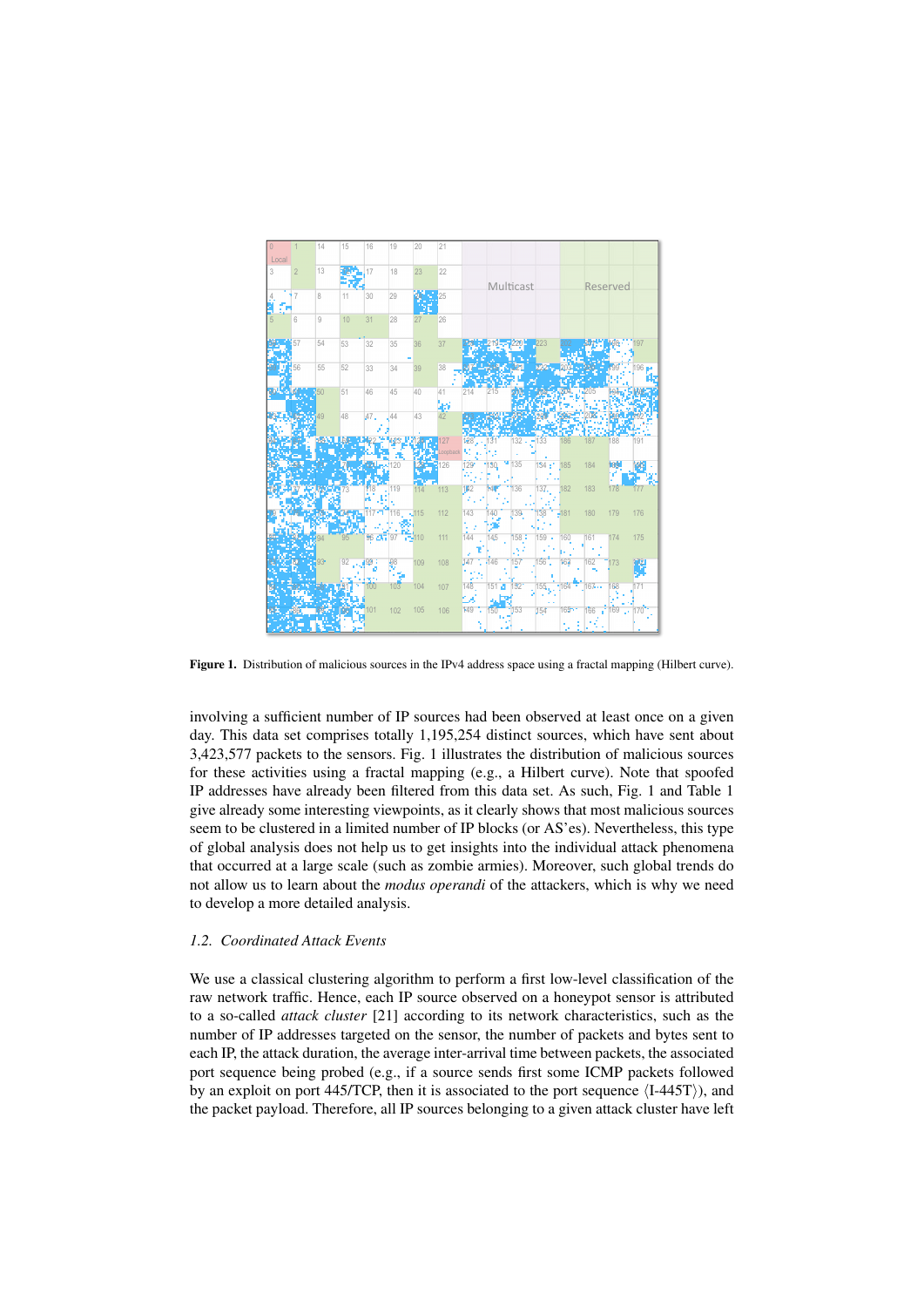

Figure 2. Illustration of 3 attack events observed on 2 different sensors, and targeting 3 different ports.

very similar network traces on a given sensor and consequently, they can be considered as having the same *attack profile*. This leads us then to the concept of attack event, which is defined as follows:

An *attack event* refers to a subset of IP sources having the same attack profile on a given sensor, and whose coordinated activity has been observed within a specific time window.

Fig. 2 illustrates this notion by representing the time series (i.e., the number of sources per day) of three coordinated attack events observed on two different sensors in the same time interval, and targeting three different ports. The identification of those events can be easily automated by using the method presented in [20]. By doing so, we are able to extract interesting events from the spurious, nonproductive traffic collected by our sensors, and we can focus on the most important events that might originate from coordinated phenomena, such as attack activities resulting from botnet reconnaissance scans, and bot propagation. As previous botnet studies have already showed [13], it seems that the botnet scanning behavior is ingrained to the botnets because this is an effective (and low-cost) way for them to recruit new bots. Therefore, botmasters will probably not give up scanning in the near future.

By using the technique described in [20], we have extracted from the whole data set about 351 attack events that were coordinated on at least two different sensors. In the rest of this paper, we will focus on the analysis of this set of attack events, which still accounts for 282,363 unique sources (23.6 % of the original data set), or 741,349 packets (21.5%), and we will show how to take advantage of different external attack characteristics to discover knowledge, and to identify individual phenomena related to zombie armies.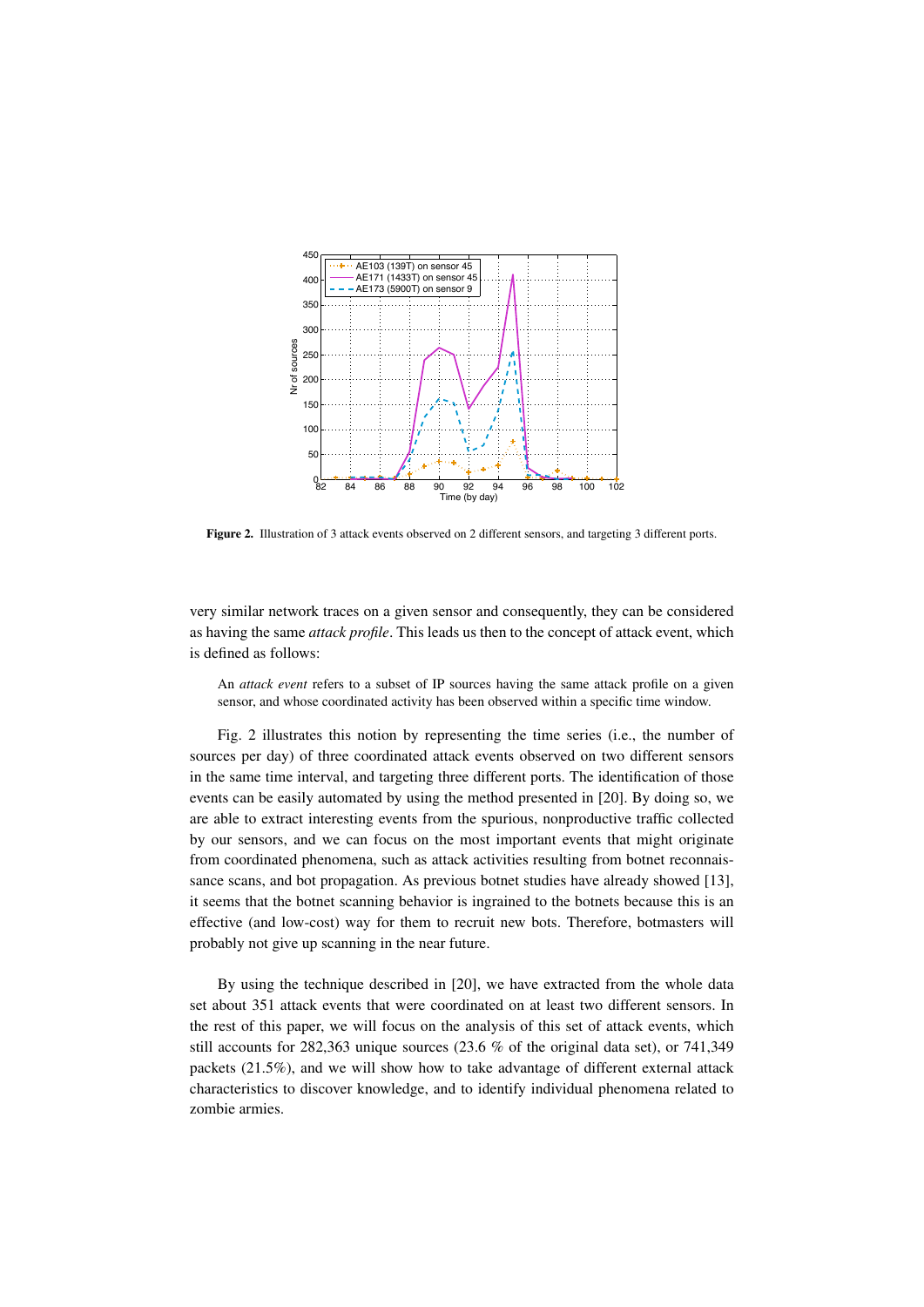# 2. A Framework to Identify Global Attack Phenomena

### *2.1. Overview*

Once we have identified a set of attack events occurring at different moments, how could we know in a reliable way which events can be attributed to the same root phenomenon? That is, how can we identify which *sequences of attack events* are very likely the consequence of the same zombie army scanning or probing one or several subnets, eventually during non-contiguous intervals of time?

In the realm of threat monitoring, this problem is sometimes referred to as "attack attribution", which is the process of effectively attributing new attack events to (un) known phenomena, based on some evidence or traces left on one or several monitoring platforms. To address this problem in a systematic way, we have developed a framework that analyzes attack events with appropriate knowledge discovery (KDD) techniques. The main components of this framework are sketched in Fig. 3. Based on a set of attack events (as defined here above), the first KDD component extracts cliques of attackers in an unsupervised way, so as to identify meaningful correlations between events. That is, we want to know whether some groups of events are strongly correlated with respect to some given characteristics. For example, we could discover which groups of attack events share the very same spatial distributions (in terms of geographical or IP subnet distributions), or which other groups of attack events are targeting the same set of sensors in the same time interval, or which groups of attacks are similar in terms of activities (e.g., the port sequences targeted by malicious sources), and so on. We motivate our choice of attack characteristics used to discover knowledge in the next subsection. Then, we evaluate the consistency of the extracted cliques (or clusters) by using dimensionality reduction techniques, which enable us to visualize on a map the cliques results for each attack dimension. We refer to this step as "semantic mapping", since the distance between each pair of events on a given mapping has a certain meaning. Indeed, the distances are related to the degree of similarity between the underlying feature vectors of the attack events (i.e., the distributions of countries, subnets, etc).

In the next component of the framework, we have implemented a multi-criteria decision-making algorithm that is based on fuzzy inference systems (FIS). The objective consists in combining intelligently the previously extracted knowledge (i.e., the cliques and the semantic mappings), so as to build sequences of attack events that can be attributed to the same global phenomena with a high degree of confidence, thanks to the combination of different statistical measurements. Interestingly, a FIS does not need any training prior making inferences. Instead, it takes only advantage of the previously extracted knowledge to make sound inferences, so as to attribute incoming attack events to a given phenomenon. Each identified attack phenomenon is then modeled with a fuzzy inference system.

#### *2.2. Defining Attack Characteristics*

In most knowledge discovery applications, we must first define salient features that may provide some meaningful *patterns* [11]. So, we start by defining different attack char-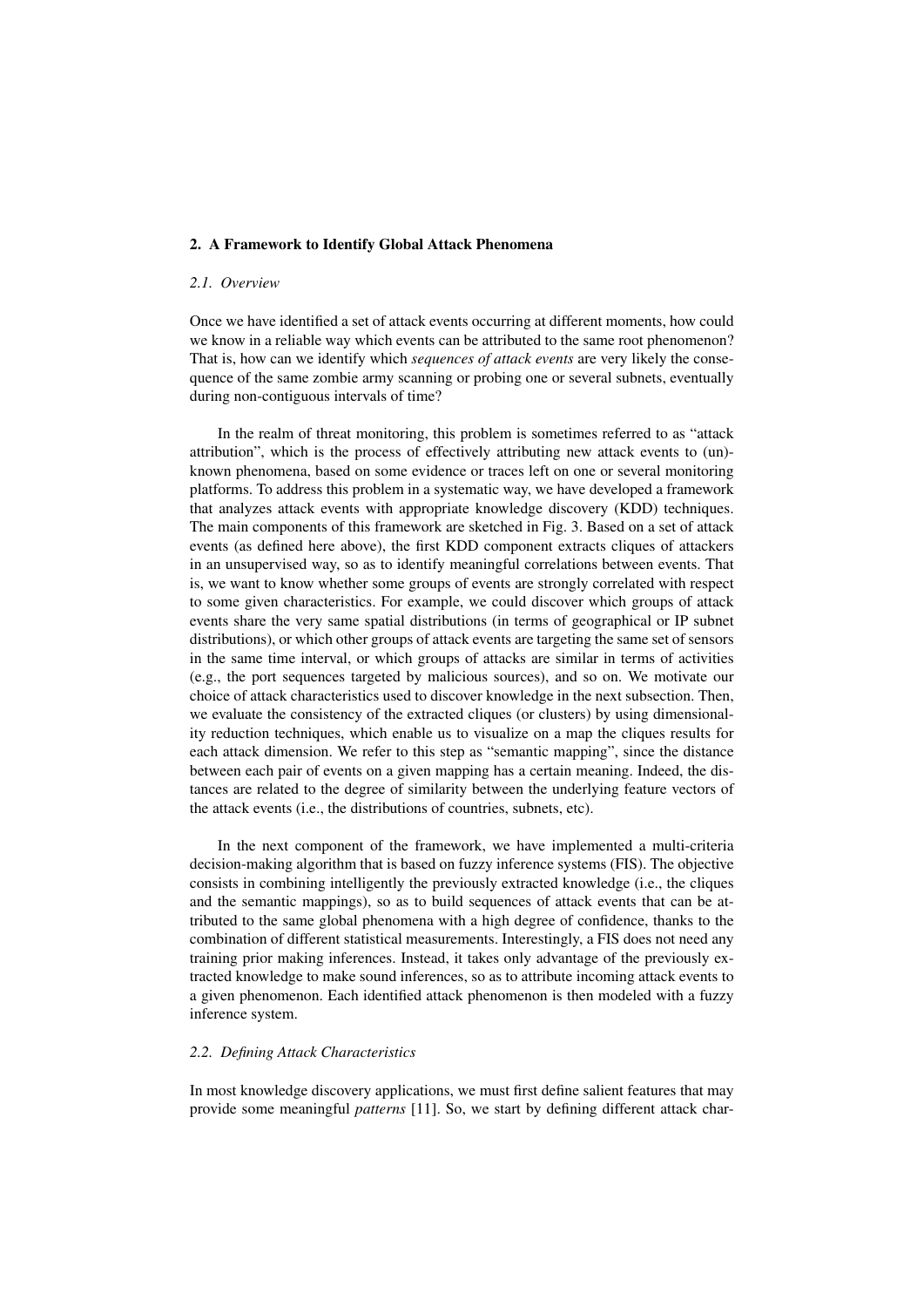

Figure 3. Components of a Knowledge Discovery Framework for Identifying Global Phenomena.

acteristics that we have used to extract knowledge from our set of attack events. In this specific case, we consider them as useful to analyze the root causes of global phenomena observed on our sensors, and as a result, to identify different zombie armies. However, we do not pretend they are the only ones that could be used in threat monitoring. Since other characteristics might prove relevant in the future, our framework is built such that additional features could be easily included when necessary (e.g., to include characteristics related to code injection attacks, shellcodes, or malware samples).

The two first characteristics retained are related to the *origins* of the attackers, i.e. their spatial distributions. First, the geographical distribution of malicious sources can be used to identify botnets that are located in a limited number of countries. Similarly, the IP network blocks provide also an interesting viewpoint on the attack phenomena, since it gives a good indication of the spatial "uncleanliness" of certain networks, i.e., the tendency for compromised hosts (e.g., zombie machines) to stay clustered within unclean networks [4]. So, for each attack event, we can create a feature vector representing either the distribution of originating countries, or of IP addresses grouped by Class A-subnet (i.e., by /8 prefix).

The next characteristic deals with the *targets* of the attackers, namely the distribution of sensors that have been targeted by the sources. Botmasters may indeed send commands at a given time to all zombies to instruct them to start scanning (or attacking) one or several IP subnets, which of course will create coordinated attack events on specific sensors. Therefore, it seems important to look at relationships that may exist between attack events and the sensors they have been observed on.

Besides the origins and the targets, the type of activity performed by the attackers seems also relevant to us. In fact, bot software is often crafted with a certain number of available exploits targeting a reduced set of TCP or UDP ports. In other words, we might think of each botnet having its own *attack capability*, which means that a botmaster will normally issue scan or attack commands only for vulnerabilities that he might exploit to expand his botnet. So, it seems to make sense to take advantage of this feature to look for similarities between the sequences of ports that have been targeted by the sources of the attack events.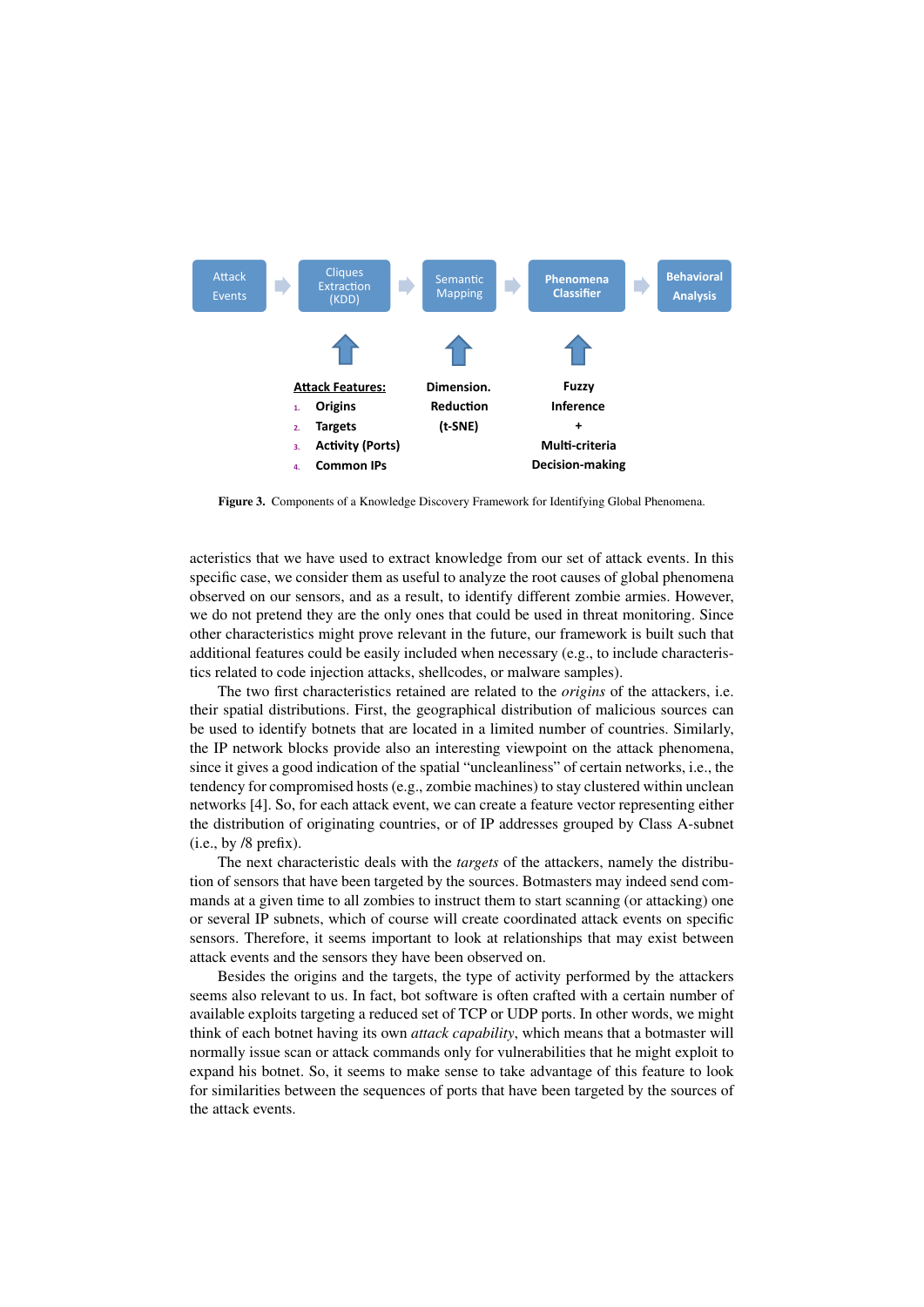Table 2. Some experimental clique results obtained from a honeynet dataset collected from Sep 06 until June  $08.$   $(1)$  the given patterns represent the average distributions for the most prevalent cliques, i.e. the ones lying in the upper quartile in terms of number of sources. For the IP subnets (resp. targeted platforms), the numbers refer to the distributions of originating (resp. targeted) class A-subnets.

| <b>Attack Dimension</b> | Nr of          | Max.size    | Min.size           | Volume of       | Most prevalent patterns found in the cliques $(1)$                                                                                                                               |
|-------------------------|----------------|-------------|--------------------|-----------------|----------------------------------------------------------------------------------------------------------------------------------------------------------------------------------|
|                         | <b>Cliques</b> | (nr events) | (nr events)        | sources $(\% )$ |                                                                                                                                                                                  |
| Geolocation             | 31             | 40          | $\mathbf{3}$       | 84.4            | $\langle CN, CA, US, FR, TW \rangle$ , $\langle IT, ES, FR, SE, DE, IL \rangle$ , $\langle KR, US, BR, PL, CN, CA \rangle$                                                       |
|                         |                |             |                    |                 | (US, JP, GB, DE, CA, FR, CN, KR), (US, FR, JP, CN, DE, ES, TW), (CA, CN)                                                                                                         |
|                         |                |             |                    |                 | (PL,DE,ES,HU,FR)                                                                                                                                                                 |
| IP Subnets (Class A)    | 25             | 51          | $\mathbf{\hat{z}}$ | 91.2            | $(87,82,151,83,84,81,85,213), (222,221,60,218,58,24,124,121,219,82,220)$                                                                                                         |
|                         |                |             |                    |                 | $(201, 83, 200, 24, 211, 218, 89, 124, 61, 82, 84), (24, 60)$                                                                                                                    |
|                         |                |             |                    |                 | $(83,84,85,80,88)$ , $(193,195,201,202,203,216,200,61,24,84,59)$                                                                                                                 |
| Targeted platforms      | 17             | 86          | $\mathcal{P}$      | 70.1            | $\langle 202 \rangle$ , $\langle 88, 192 \rangle$ , $\langle 195 \rangle$ , $\langle 193 \rangle$ , $\langle 194 \rangle$                                                        |
|                         |                |             |                    |                 | (129, 134, 139, 150), (24, 213)                                                                                                                                                  |
|                         |                |             |                    |                 |                                                                                                                                                                                  |
| Port sequences          | 22             | 66          | $\Delta$           | 93.2            | $\langle I \rangle$ , $\langle 1433T \rangle$ , $\langle I-445T \rangle$ , $\langle 5900T \rangle$ , $\langle 1026U \rangle$ , $\langle 135T \rangle$ , $\langle 50286T \rangle$ |
|                         |                |             |                    |                 | (I-445T-139T-445T-139T-445T), (6769T), (1028U-1027U-1026U)                                                                                                                       |

Finally, we have also decided to compute, for each pair of events, the ratio of common IP addresses. We are aware of the fact that, as time passes, some zombie machines of a given botnet might be cured while others may get infected and join the botnet. Additionally, certain ISPs apply a quite dynamic policy of IP address allocation to residential users, which means that bot-infected machines can have different IP addresses when we observe them at different moments (i.e., DHCP churn effect). Nevertheless, and according to our domain experience, it is reasonable to expect that if two distinct attack events have a high percentage of IP addresses in common, then the probability that those two events are somehow related to the same global phenomenon is increased (assuming that the time difference between the two events is not too large).

#### *2.3. Clique-based Knowledge Discovery*

For each attack characteristic considered here above, we have applied a clique-based clustering on our set of attack events. That is, we use a graph-based approach to formulate the problem: the vertices of the graph represent the feature vectors of each attack event (e.g., the distribution of countries, subnets, targeted sensors, etc), and the edges express the similarity relationships between those vertices. Clearly, the choice of a similarity metric is very important, as it has an impact on the properties of the final clusters, such as their size, quality, and consistency. To reliably compare the kind of empirical distributions mentioned here above, we have chosen to rely on strong statistical distances, such as Pearson's  $\chi^2$ , or the Jensen-Shannon divergence (JSD) [16], which derives itself from the Kullback-Leibler divergence [12]. Finally, the clustering is performed by extracting so-called *maximal weighted cliques* (MWC) from the graph, where a maximal *clique* is defined as an induced sub-graph in which the vertices are fully connected and it is not contained within any other clique. We refer the interested reader to [27,26] for a more detailed description of this clique-based clustering technique applied to honeynet traces.

Table 2 presents a high-level overview of the cliques obtained for each attack dimension separately. As we can see, a relatively high volume of sources could be classified into cliques for each dimension. The last colon with the most prevalent patterns gives an indication of which countries or class A-subnets (e.g., originating or targeted IP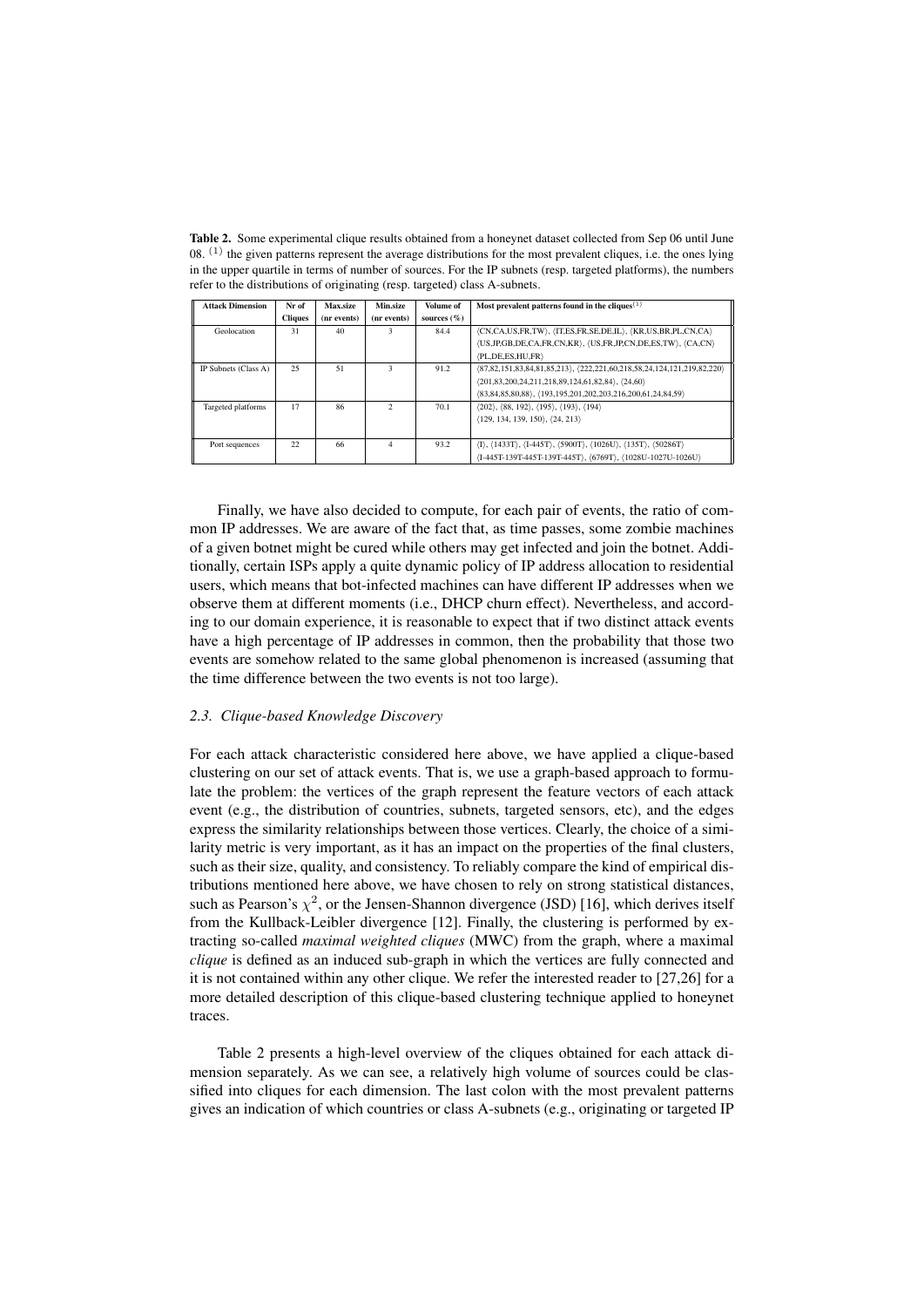subnets) are most commonly observed in the cliques that lie in the upper quartile with respect to the number of sources. Interestingly, it seems that many coordinated attack events are coming from a given IP sub-space. Regarding the targeted platforms, several cliques involve a single class A-subnet. About the type of activities, we can observe some commonly targeted ports (e.g., Windows ports used for SMB or RPC, or SQL and VNC ports), but also a large number of uncommon high TCP ports that are normally unused on standard (and clean) machines (such as 6769T, 50286T, 9661T, . . . ). A non-negligeable volume of sources is also due to UDP spammers targeting Windows Messenger popup service (ports 1026 to 1028/UDP).

#### *2.4. Visualizing Cliques - Knowledge Consolidation*

In order to assess the consistency of the resulting cliques of attack events, it can be useful to see them charted on a two-dimensional map so as to *i)* verify the proximities among clique members (*intra-clique* consistency), and *ii)* understand potential relationships between *different* cliques that are somehow related (i.e. *inter-clique* relationships). Moreover, the statistical distances used to compute those cliques make them intrinsically coherent, which means also that certain cliques of events may be somehow related to each other, although they were separated by the clique algorithm.

Since most of the feature vectors we are dealing with have a high number of variables (e.g., a geographical vector has more than 200 country variables), the structure of such high-dimensional data set cannot be displayed directly on a 2D map. Multidimensional scaling (MDS) is a set of methods that can help to address this problem. MDS is based on dimensionality reduction techniques, which aim at converting a high-dimensional dataset into a two or three-dimensional representation that can be displayed, for example, in a scatter plot. The aim of dimensionality reduction is to preserve as much of the significant structure of the high-dimensional data as possible in the low-dimensional map. As a consequence, MDS allows an analyst to visualize how far observations are from each other for different kinds of similarity measures, which in turn can deliver insights into the underlying structure of the high-dimensional dataset.

Because of the intrinsic non-linearity of real-world data sets, we have applied a recent MDS technique called *t-SNE* to visualize each dimension of the data set, and to assess the consistency of the cliques results. t-SNE [29] is a variation of *Stochastic Neighbour Embedding*; it produces significantly better visualizations than other MDS techniques by reducing the tendency to crowd points together in the centre of the map. Moreover, this technique has proven to perform better in retaining both the local and global structure of real, high-dimensional datasets in a single map, in comparison to other non-linear dimensionality reduction techniques such as Sammon mapping, Isomaps or Laplacian Eigenmaps [10].

Figure 4 shows the resulting two-dimensional plot obtained by mapping the geographical vectors on a 2D map using t-SNE. Each datapoint on this map represents the geographical distribution of a given attack event. The coloring refers to the clique membership of each event, and the dotted circles indicate the clique sizes. We could easily verify that two adjacent events on the map have highly similar geographical distributions (even from a statistical viewpoint), while two distant events have clearly nothing in common in terms of originating countries. Quite surprisingly, the resulting mapping is far from being "chaotic"; it presents a relatively sparse structure with clear datapoint group-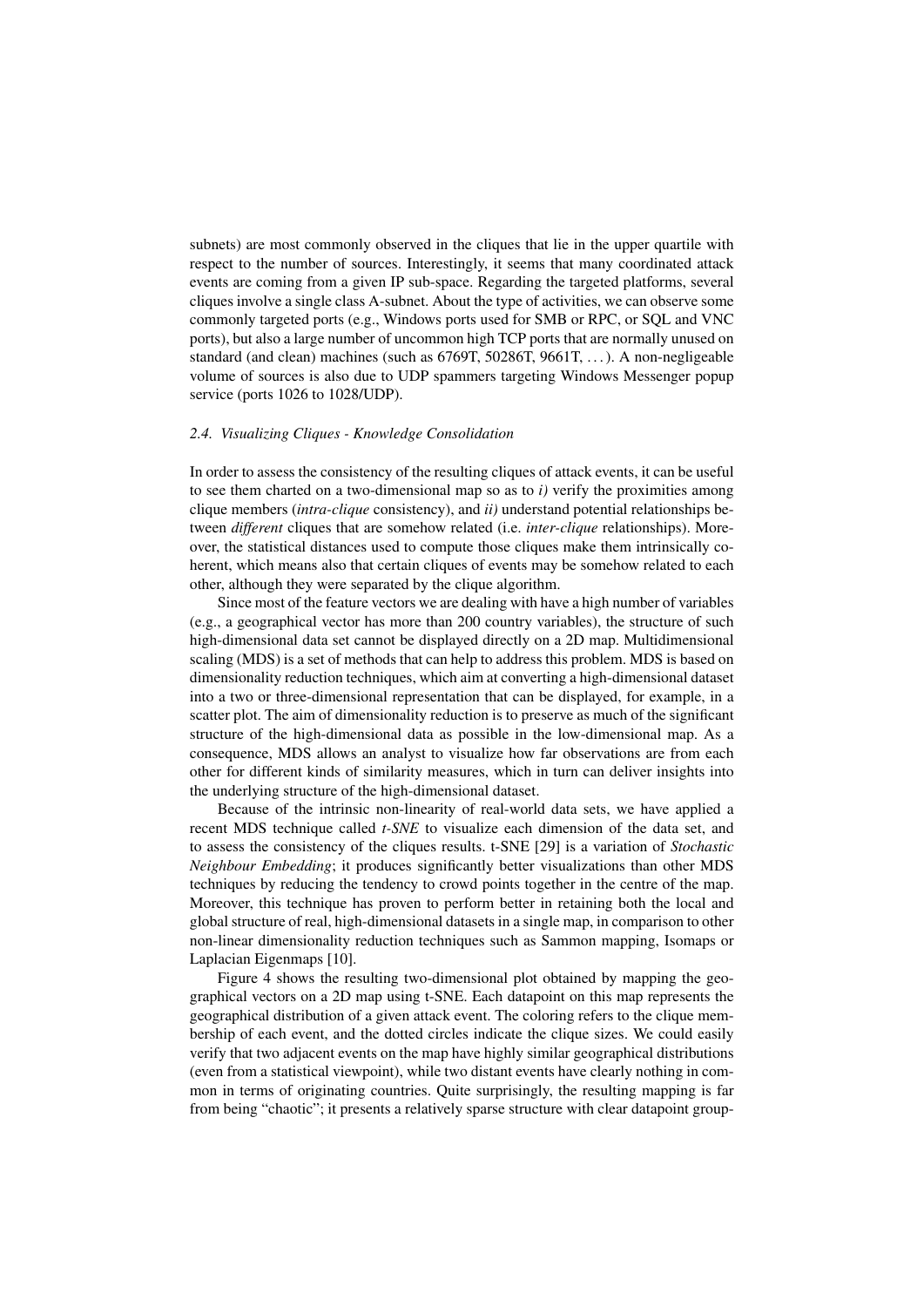

Figure 4. Visualization of geographical cliques of attackers. The coloring refers to the different cliques and the dotted circles indicate their sizes on the low-D map. The superposed text labels indicate the two first attacking countries of the distribution of certain attack events, as well as some of the targeted port sequences (in red).

ings, which means also that most of those attack events present very tight relationships regarding their origins. Due to the strict statistical distances used to calculate cliques, this kind of correlation can hardly be obtained by chance only.

Similar "semantic mapping" can naturally be obtained for the other dimensions (e.g., subnets, platforms, etc), so as to help assessing the quality of other cliques of attackers. As described in the next Section, those different mappings will be used by the multicriteria decision-making component of our framework to identify global phenomena, i.e. by combining efficiently different sets of cliques.

## *2.5. Identification of Zombie Armies using Fuzzy Inferences*

The final objective consists in re-constructing *sequences of attack events* that can be attributed with a high confidence to the same root phenomenon in function of multiple criteria. In other words, we want to build an inference engine that takes as input the extracted knowledge (cliques and mappings) to classify incoming attack events into either "known phenomena", or otherwise to identify a new phenomenon when needed (e.g., when we observe a new zombie army). To do this, we have implemented a multi-criteria decision-making algorithm that relies on fuzzy inferences. Our motivation is that: i) we have *a priori* zero-knowledge of the expected output, which means that we can not provide training samples showing the characteristics of the output we are looking for; and ii) we want to include some domain knowledge to specify which type of combinations we expect to be promising in the root cause identification. Also, we favor the "white-box" approach (or a transparent reasoning process), which allows an expert to understand why the system has grouped a given set of events into the same root phenomenon.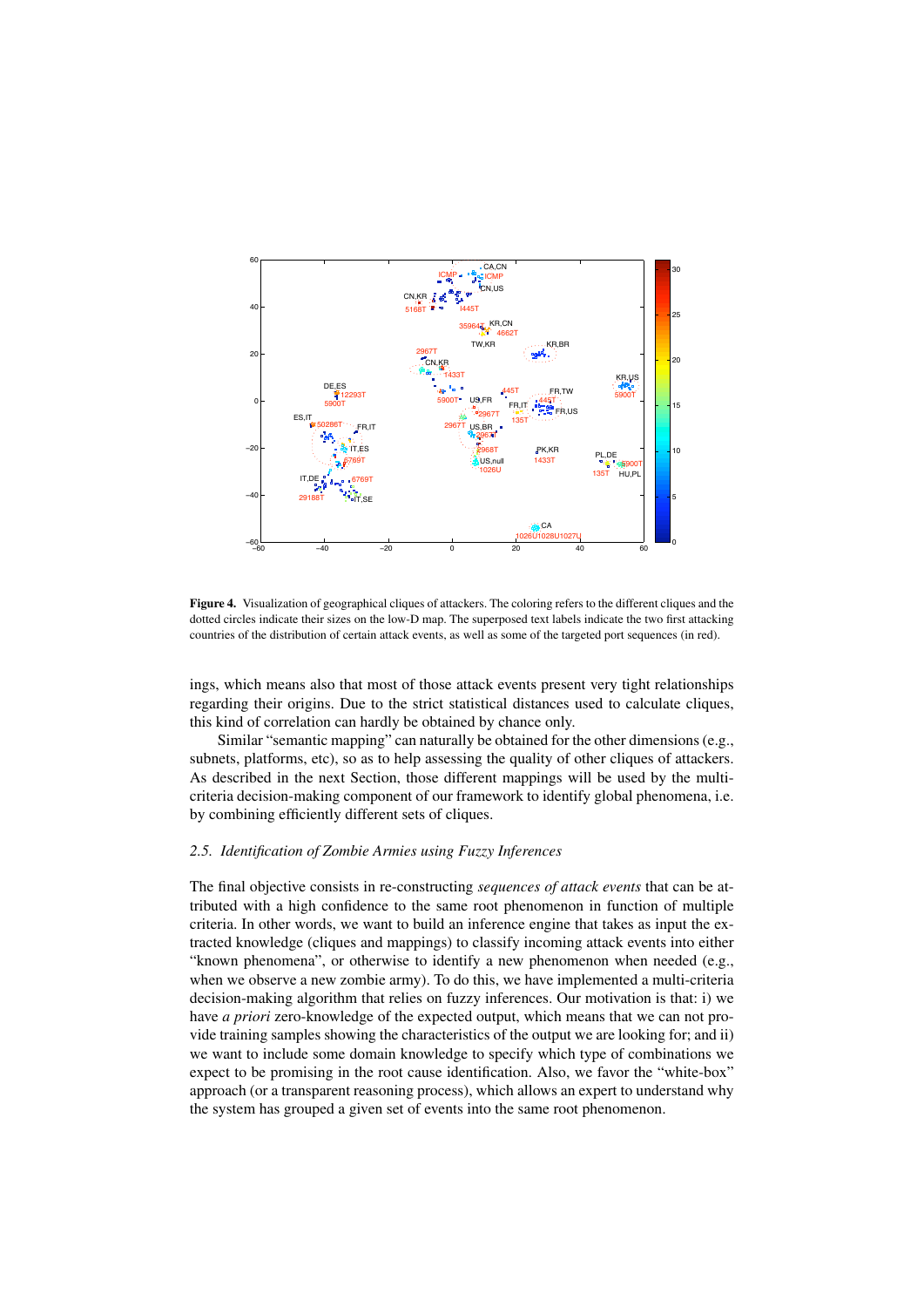

Input variables are fuzzified and all rules are evaluated with pre-defined membership functions with an aggregation method. The inputs are crisp numbers All outputs  $z_i$  are combined

Figure 5. Main components of a Fuzzy System.

Although large-scale phenomena on the Internet are complex and dynamic, our intuition is that two consecutive attack events should be linked to the same root phenomenon if and only if they share at least two different attack characteristics. That is, our decision-making process will attribute two attack events to the same phenomenon when the events characteristics are "close enough" (from a statistical viewpoint) for any combination of at least two attack dimensions out of the complete set of criteria:  $\{origins, targets, activity, common_{IP} \}$ . In other words, we hypothesize that realworld phenomena may perfectly evolve over time, which means that two consecutive attack events of the same zombie army must not necessarily have all their attributes in common. For example, the bots' composition of a zombie army may evolve over time because of the cleaning of infected machines and the recruitment of new bots. From our observation viewpoint, this will translate into a certain shift in the IP subnet distribution of the zombie machines for subsequent attack events of this army (and thus, most probably different cliques w.r.t. the origins). Or, a zombie army may be instructed to scan several consecutive IP subnets in a rather short interval of time, which will lead to the observation of different events having highly similar distributions of originating countries and subnets, but those events will target completely different sensors, and may eventually use different exploits (hence, targeting different port sequences).

On the other hand, we consider that only one correlated attack dimension is not sufficient to link two attack events to the same root cause, since the result might then be due to chance only (e.g., a large proportion of attacks originate from some large or popular countries, certain Windows ports are commonly targeted, etc). However, by combining intelligently several attack viewpoints, we can reduce considerably the probability that two attack events would be attributed to the same root cause whereas they are in fact unrelated.

We still need to formally define what is the "relatedness degree" between two attack events, certainly when they do not belong to a same clique but are somehow "close" to each other. Intuitively, attack events characteristics in the real world have unsharp boundaries, and the membership to a given phenomenon can be a matter of degree. For this reason, we have developed a decision-making process that is based on a fuzzy inference system (FIS). Fuzzy Inference is a convenient way to map an input space to an output space with a flexible and extensible system, and using the codification of common sense and expert knowledge. The mapping then provides a basis from which decisions can be made. The main components of an inference system are sketched in Fig. 5. To map the input space to the output space, the primary mechanism is a list of if-then statements called rules, which are evaluated in parallel, so the order of the rules is unimportant.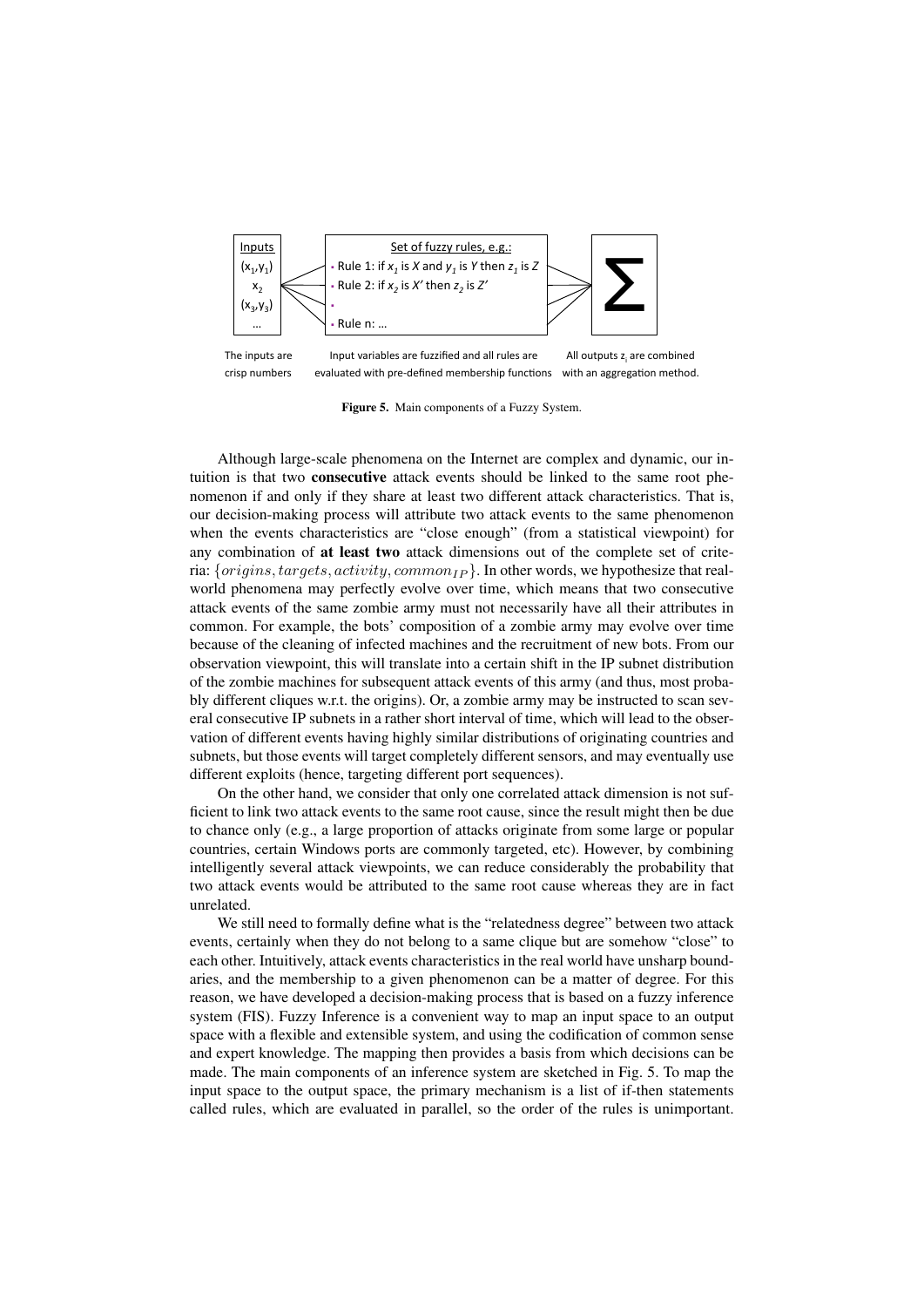Instead of using crisp variables, all inputs are *fuzzified* using membership functions in order to determine the degree to which the input variables belong to each of the appropriate fuzzy sets. If the antecedent of a given rule has more than one part (i.e., multiple 'if' statements), a fuzzy logical operator is applied to obtain one number that represents the result of the antecedent for that rule.

Concretely, we use the knowledge obtained from the extraction of cliques to build the fuzzy rules that describe the behavior of a given phenomenon. The characteristics of new incoming attack events are then used as input to the fuzzy systems that model the phenomena identified so far. In each of those fuzzy systems, the features of the *most recent* attack event shall define the current parameters of the membership function used to evaluate the following simple rules: if  $x_i$  is *close* AND if  $y_i$  is *close* then  $z_i$  is *related*,  $\forall i \in \{geo, subnets, targets, portsequence\}$ . The membership functions referred to as "is close" in the fuzzy rules are thus defined by the characteristics of the cliques to which the attack events belong. The calculation of the rule output  $z_i \in [0,1]$  is just the intersection between two curves, which quantifies the inter-relationship between the cliques (and hence, between the attack events).

The results of all rules are then combined and distilled into a single, crisp value using an appropriate multi-criteria aggregation function. In this case, we use an Ordered Weighted Average (OWA) operator, which allows to model more complex requirements such as "most of", or "at least two" criteria to be satisfied in the overall decision function [30]. We refer the interested reader to [28] for a more detailed discussion of our multicriteria decision-making algorithm.

#### 3. Behavioral Analysis of Zombie Armies

#### *3.1. Global Characteristics*

In this Section, we provide some experimental results obtained by applying our multicriteria inference method to our set of attack events introduced in Section 2 (clique analysis). Over the whole collection period (640 days), we found only 32 global phenomena. In total, 348 attack events (99%) could be attributed to a large-scale phenomenon. An in-depth analysis has revealed that most of those phenomena (apart from the noisy network worm W32.Rahack.H [25], also known as W32/Allaple) are quite likely related to *zombie armies*, i.e. groups of compromised machines belonging to the same botnet(s). We conjecture this for the following main reasons: *i)* the apparent coordination of the sources, both in time (i.e., coordinated events on several sensors) and in the distribution of tasks (e.g., scanners versus attackers); *ii)* the short durations of the attack events, typically a few days only, whereas "classical" worms tend to spread over longer, continuous periods of time; *iii)* the absence of known classical network worm spreading on many of the observed port sequences; and  $iv$ ) the source growing rate, which has a sort of exponential shape for worms and is somehow different for botnets [13].

To illustrate the results, Table 3 presents an overview of some global phenomena found in our dataset. Thanks to our method, we are able to characterize precisely the behaviors of the identified phenomena or zombie armies. Hence, we found that the largest army had in total 57 attack events comprising 69,884 sources, and could survive for about 112 days. The longest lifetime of a zombie army observed so far was still 586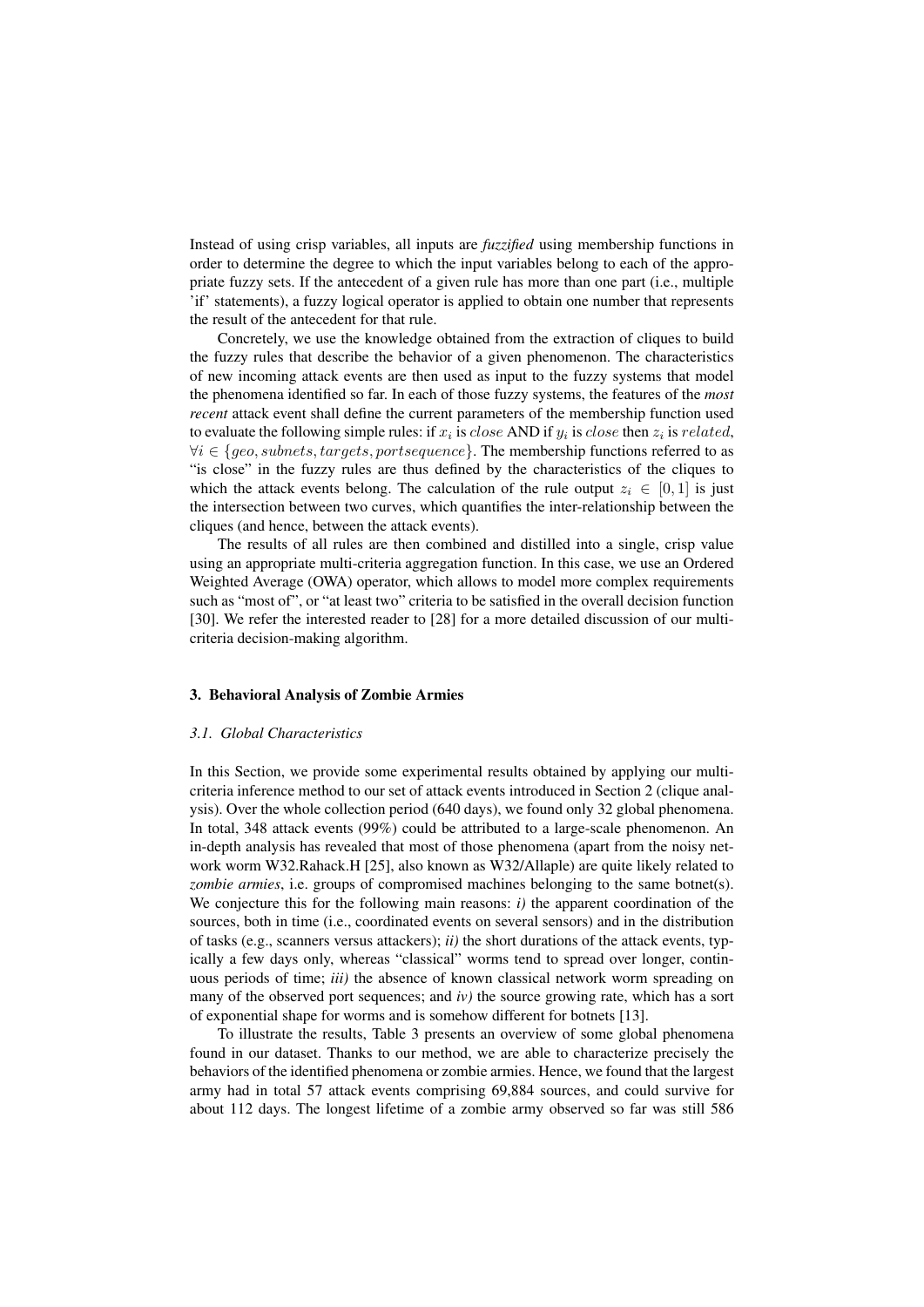

Figure 6. Empirical CDF of the size and lifetime of zombie armies.

days. Fig. 6 shows the cumulative distributions (CDF) of the lifetime and size of the identified armies. Those figures reveal some interesting aspects of their global behaviors: according to our observations, at least 20% of the zombie armies had in total more than ten thousand observable<sup>7</sup> sources during their lifetime, and the same proportion of armies could survive on the Internet for at least 250 days. On average, zombie armies have a total size of about 8,500 observed sources, a mean number of 658 sources per event, and their mean survival time is 98 days.

Regarding the origins, we observe some very persistent groups of IP subnets and countries of origin across many different armies. On Fig. 7, we can see the CDF of the sources involved in the zombie armies of Table 3, where the x-axis represents the first byte of the IPv4 address space. It appears clearly that malicious sources involved in those phenomena are highly unevenly distributed and form a relatively small number of tight clusters, which account for a significant number of sources and are thus responsible for a large deal of the observed malicious activities. This is consistent with other prior work on monitoring global malicious activities, in particular with previous studies related to measurements of Internet background radiation [3,18,31]. However, we are now able to show that there are still some notable differences in the spatial distributions of those zombie armies with respect to the average distribution over all sources (represented with the blue dashed line). In other words, certain armies of compromised machines can have very different spatial distributions, even though there is a large overlap between "zombiefriendly" IP subnets. Moreover, because of the dynamics of this kind of phenomena, we can even observe very different spatial distributions within a *same army* at different moments of its lifetime. This is a strong advantage of our analysis method that is more precise and enables us to distinguish *individual* phenomena, instead of global trends, and to follow their dynamic behavior over time.

<sup>7</sup> It is important to note that the sizes of the zombie armies given here only reflect the number of sources we could *observe* on our sensors; the actual sizes of those armies are most probably much larger.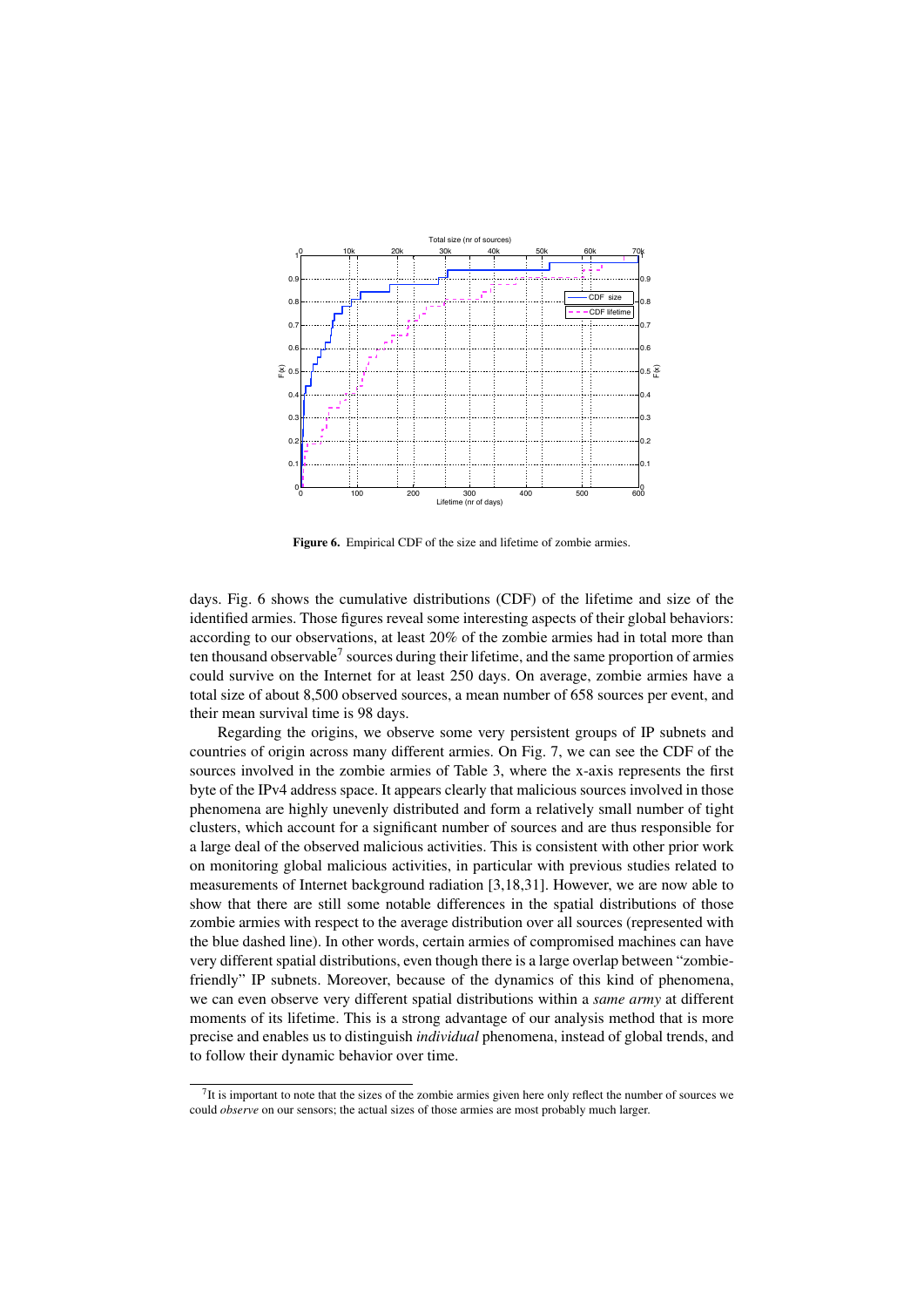

Figure 7. Empirical CDF of sources in IPv4 address space for the 9 zombie armies illustrated in Table 3.

Another interesting observation on Fig. 7 is related to the subnet CDF of ZA1 (uniformly distributed in the IPv4 space, which means randomly chosen source addresses) and ZA20 (a constant distribution coming exclusively from the subnet 24.0.0.0/8). A very likely explanation is that those zombie armies have used spoofed addresses to send UDP spam messages to the Windows Messenger service. So, this indicates that IP spoofing is still possible under the current state of filtering policies implemented by certain ISP's on the Internet.

Then, in terms of *attack capability*, we observe that about 50% of the armies could target at least two completely different ports (thus, probably two different exploits, at least), and one army had even an attack capability greater than 10. Table 4 provides additional details on the characteristics of malicious sources involved in those zombie armies. Regarding the operating systems (detected through passive OS fingerprinting with P0f), we can see that a large majority of the sources are running either Windows 2000 SP or Windows XP Pro. Finally, by analyzing the hostnames of the sources (obtained via reverse DNS lookups), we infer the ratio of home users's machines by looking for typical strings such as '%DSL%', '%PPP%', '%CABLE%'. Over all zombie armies observed so far, we found that at least 43% of the botnet population is made of residential users with high-speed Internet connections. If we take 256kbps as a lower-bound estimate of the average upstream bandwidth for this kind of connection, then we observe that most of those zombie armies could have an aggregate network capacity of several gigabits per seconds, which can easily be used to exhaust almost any type of network resources on the Internet by launching Distributed Denial of Service attacks.

## *3.2. Some Detailed Examples*

In this Section, we further detail two zombie armies to illustrate some typical behaviors we could observe among the identified phenomena, e.g.:

*i*) a move (or drift) in the origins of certain armies (both geographical and IP blocks) during their lifetime;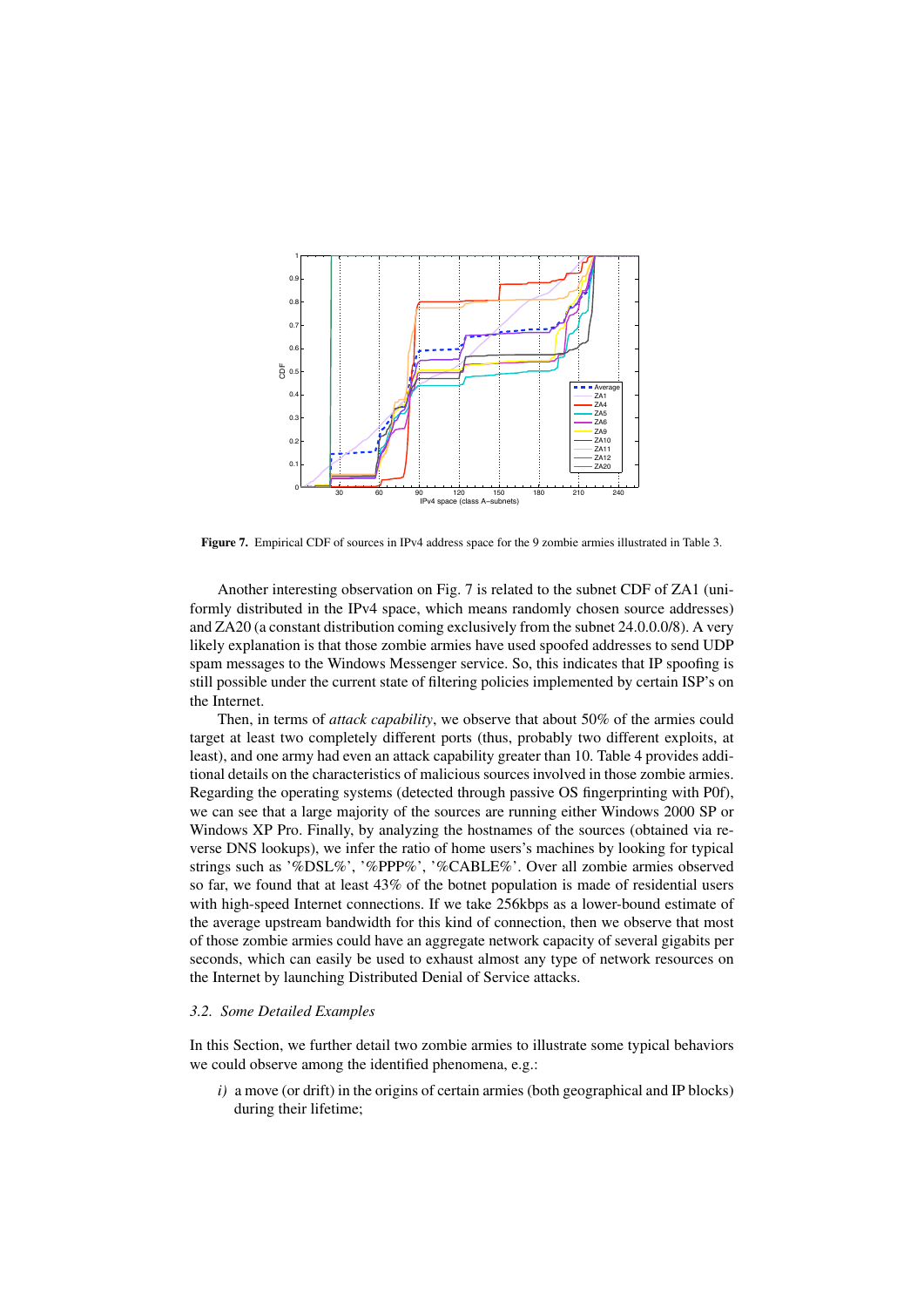| Тd             | Nr of  | <b>Total size</b> | Lifetime  | <b>Targeted sensors</b>           | <b>Attack capability</b>      | Main origins                                |
|----------------|--------|-------------------|-----------|-----------------------------------|-------------------------------|---------------------------------------------|
|                | events | (nr sources)      | (nr days) | (Class A- subnets)                |                               | (countries / subnets)                       |
|                | 10     | 18.468            | 535       | 24.*, 193.*, 195.*, 213.*         | 1026U                         | US, JP, GB, DE, CA, FR, CN, KR, NL, IT      |
|                |        |                   |           |                                   |                               | 69, 128, 195, 60, 81, 214, 211, 132, 87, 63 |
| $\overline{4}$ | 82     | 26.962            | 321       | $202.*$                           | 12293T.15264T.18462T.25083T.  |                                             |
|                |        |                   |           |                                   | 25618T.28238T.29188T.         | IT.ES.DE.FR.IL.SE.PL                        |
|                |        |                   |           |                                   | 32878T.33018T.38009T.4152T.   | 87, 82, 83, 84, 151, 85, 81, 88, 80         |
|                |        |                   |           |                                   | 46030T.4662T.50286T           |                                             |
| 5              | 13     | 9.644             | 131       | $195.*$                           | 135T.139T.1433T.2968T.5900T   | CN, US, PL, IN, KR, JP, FR, MX, CA          |
|                |        |                   |           |                                   |                               | 218.61.222.83.195.221.202.24.219            |
| 6              | 15     | 51.598            | $>1$ vear | $> 7$ subnets                     | ICMP (W32.Rahack.H / Allaple) | KR.US.BR.PL.CN.CA.FR.MX.TW                  |
|                |        |                   |           |                                   |                               | 201.83.200.24.211.218.89.124                |
| 9              | 23     | 11.198            | 218       | 192.*.193.*.194.*                 | 2967T.2968T.5900T             | US.CN.TW.FR.DE.CA.BR.IT.RU                  |
|                |        |                   |           |                                   |                               | 193.200.24.71.70.213.216.66                 |
| 10             | 57     | 69.884            | 112       | 128.*, 129.*, 134.*, 139.*, 150.* | I-J445T                       | CN,CA,US,FR,TW,IT,JP,DE                     |
|                |        |                   |           |                                   |                               | 222,221,60,218,58,24,70,124                 |
| 11             | 14     | 2.636             | 110       | 129.*.134.*.139.*.150.*           | I-445T-139T-445T-139T-445T    | US.FR.CA.TW.IT                              |
|                |        |                   |           |                                   |                               | 82,71,24,70,68,88,87                        |
| 12             | 14     | 27.442            | 183       | 192.*.193.*.194.*.195.*           | 1025T.1433T.2967T             | US, JP, CN, FR, TR, DE, KR, GB              |
|                |        |                   |           |                                   |                               | 218, 125, 88, 222, 24, 60, 220, 85, 82      |
| 20             | 10     | 30.435            | 337       | 24.*, 129.*, 195.*                | 1026U,1026U1028U1027U,1027U   | CA,CN                                       |
|                |        |                   |           |                                   |                               | 24.60                                       |

Table 3. Overview of some large-scale phenomena found in a honeynet dataset (Sep'06 until Jun'08.

Table 4. Some detailed characteristics related to the composition of different zombie armies.

| Zombie Army Id | Home Users (DSL, Cable, PPP) | <b>Operating Systems (P0f)</b>                     |
|----------------|------------------------------|----------------------------------------------------|
|                | spoofed IP's                 |                                                    |
| $\overline{4}$ | 69%                          | Windows 2000 SP $(68\%)$ , Windows XP Pro $(5\%)$  |
| 5              | 27%                          | Windows 2000 SP (50%), Windows XP Pro (21%)        |
| 6              | 38%                          | Windows 2000 SP (2%), unknown (98%)                |
| 9              | 29%                          | Windows 2000 SP $(63\%)$ , Windows XP Pro $(16\%)$ |
| 10             | 34%                          | Windows 2000 SP (10%), unknown (87%)               |
| 11             | 61%                          | Windows 2000 SP (56%), unknown (35%)               |
| 12             | 26%                          | Windows 2000 SP (61%), Windows XP Pro (17%)        |
| 20             | spoofed IP's                 |                                                    |

- *ii)* a large scan sweep by the same army targeting several consecutive class Asubnets;
- *iii*) within a same army, multiple changes in the port sequences (or exploits) used by zombies to scan or to attack;
- *iv)* a coordination between different armies.

Zombie army 12 (ZA12) is an interesting case in which we can observe the behaviors *ii)* and *iii)*. Fig. 8 represents the output of the fuzzy system modeling this phenomenon. Each bar graph represents the fuzzy output  $z_i$  for a given attack dimension, whereas the last plot shows the final aggregated output from which the decision to group those events together was made (i.e.,  $F(z_i)$ ). We can clearly see that the targets and the activities of this army have evolved between certain attack events (e.g., when the value of  $z_i$  is low). That is, this army has been scanning (at least) four consecutive class A-subnets during its lifetime (still 183 days), while probing at the same time three different ports on these subnetworks.

Then, the largest zombie army observed by the sensors (ZA10) has showed the behaviors *i)* and *iv)*. On Fig. 9, we can see that this army had four waves of activity during which it was randomly scanning 5 different subnets (note the almost perfect coordination among those attack events) on Windows ports (445T, 139T), preceded by ICMP. When inspecting the subnet distributions of those different attack waves, we could clearly ob-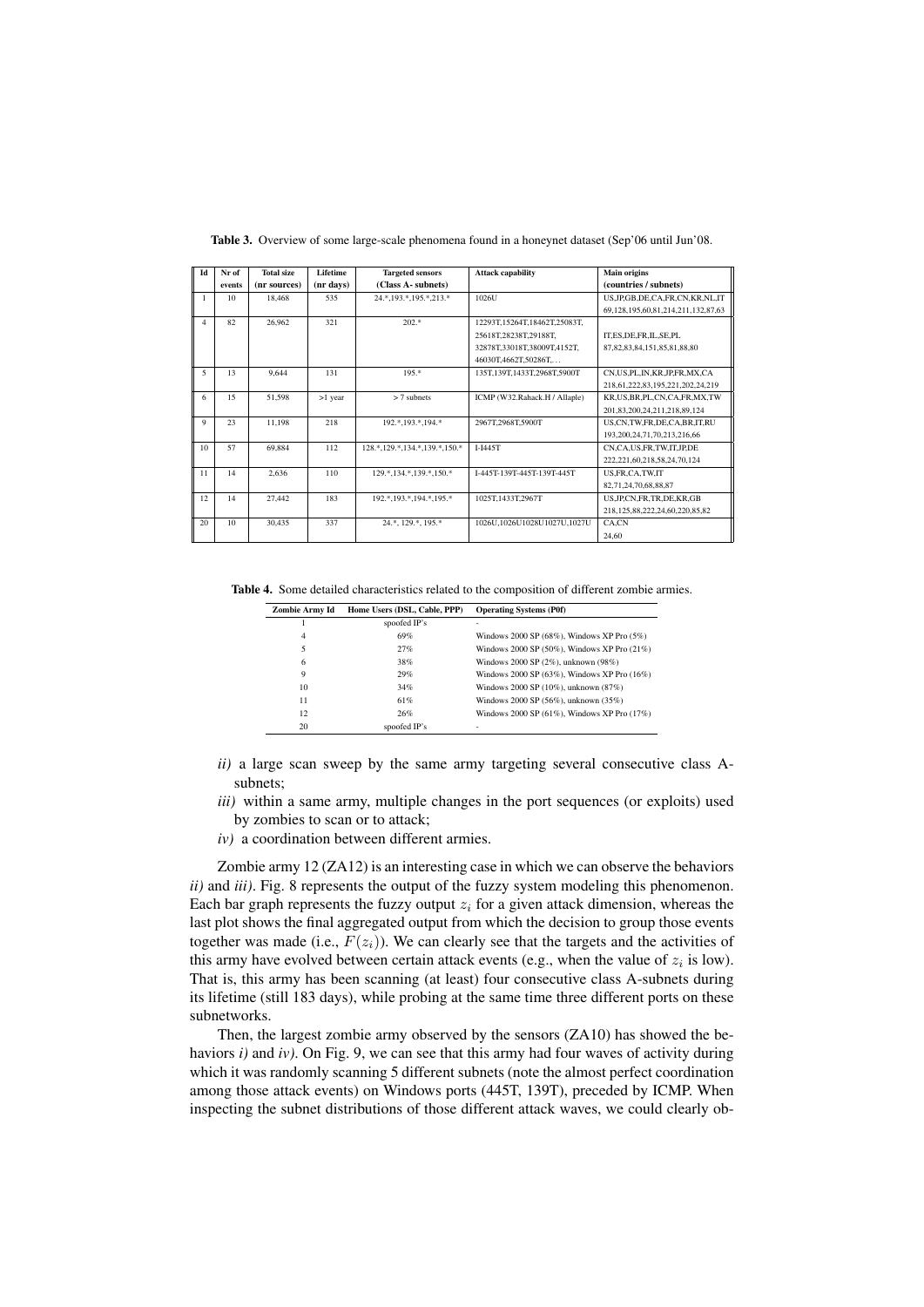

Figure 8. Output of the fuzzy inference system  $(z_i \text{ and } F(z_i))$  modeling the zombie army nr 12.



Figure 9. Time series of coordinated attack events for zombie army ZA10 (Nr of sources / day).

serve a drift in the origins of those sources, quite likely as certain machines were infected by (resp. cleaned from) the bot software. Finally, we found another smaller army (ZA11) that is clearly related to ZA10 (e.g., same temporal behavior, similar activity, same targets); but in this case, a different group of zombie machines, resulting in very different subnet CDF's on Fig. 7), was used to attack only specific IP addresses on our sensors, probably by taking advantage of the results given by the army of scanners (ZA10). The scanners were probably using some OS fingerprinting techniques to detect Windows operating systems, since only those ones were targeted by the attackers on ports 445 and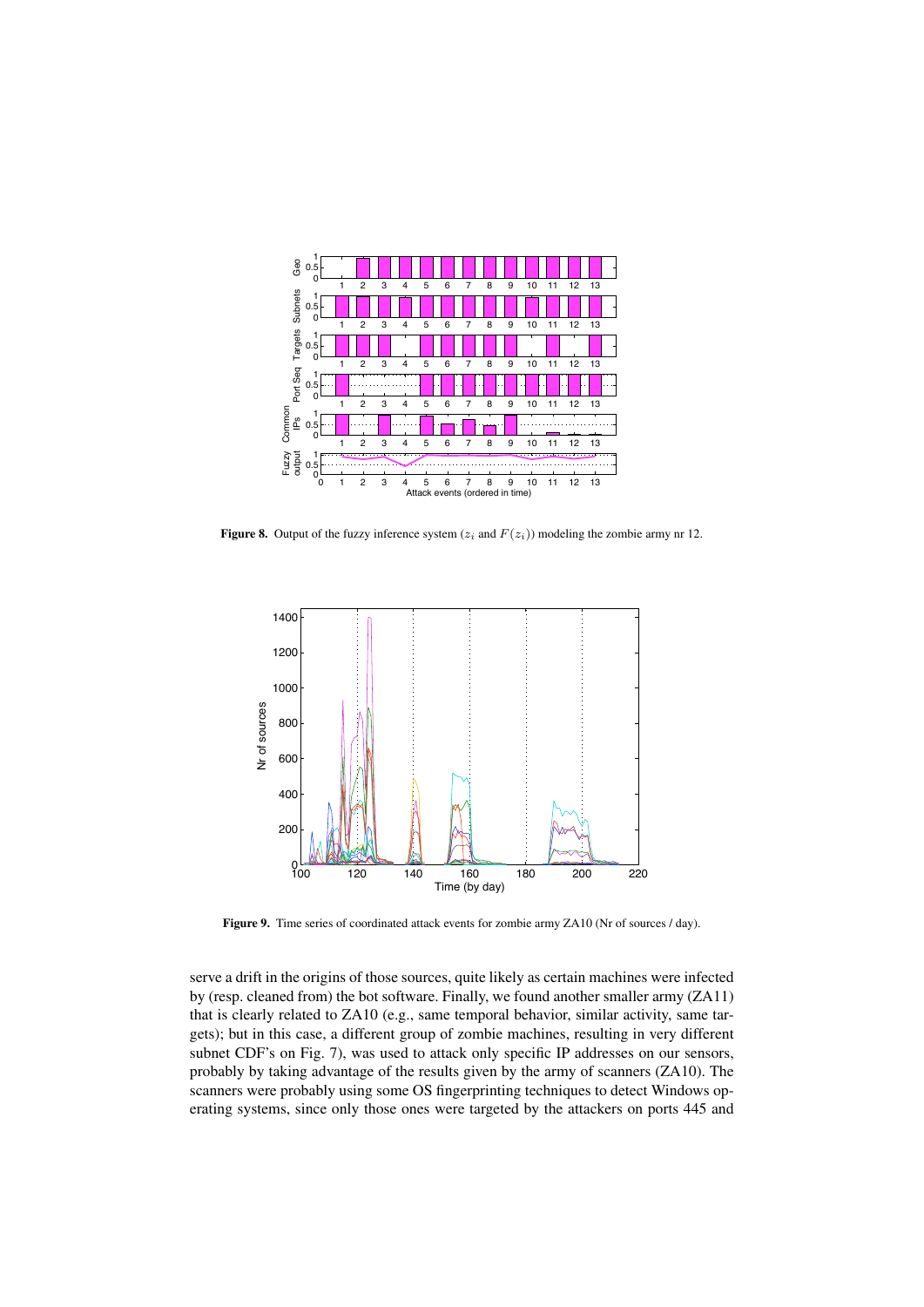

Figure 10. Visualization of the distributions of subnets of origins for Zombie armies 10 and 11, which involve two distinct communities of machines (scanners and attackers). The labels indicate the cliques' memberships of the attack events represented by the data points.

139 (and not the Linux honeypots). The distinction between scanners and attackers is even more visible on the 2D mapping (illustrated on Fig 10) obtained from the subnets distributions of these two zombie armies.

#### 4. Conclusions

In this paper, we have introduced an analysis framework to identify, observe and characterize zombie armies on the Internet, based on the attack traces they have left on distributed sensors. Recent cyber-conflicts have showed that zombie armies and botnets can be easily turned into digital weapons and used to perform DDoS attacks against the network infrastructure of a Nation. It is thus very important to understand the long-term behavior of botnet armies, and their strategic evolution, in order to deploy effective countermeasures against those latent threats. Our analysis is based on the application of appropriate knowledge discovery techniques and a multi-criteria decision-making process. A key aspect of the proposed method is the exploitation of external characteristics of malicious sources, such as their spatial distributions in terms of countries and IP subnets. Our experiments on a set of real-world attack traces have also highlighted some interesting aspects of the global characteristics of such zombie armies, such as their high resilience and the high attack capacity that zombie machines can potentially offer. As future work, we envisage to extend our method to other data sets, such as high-interaction (client) honeypot data, or malware data sets, and to include even more relevant attack features so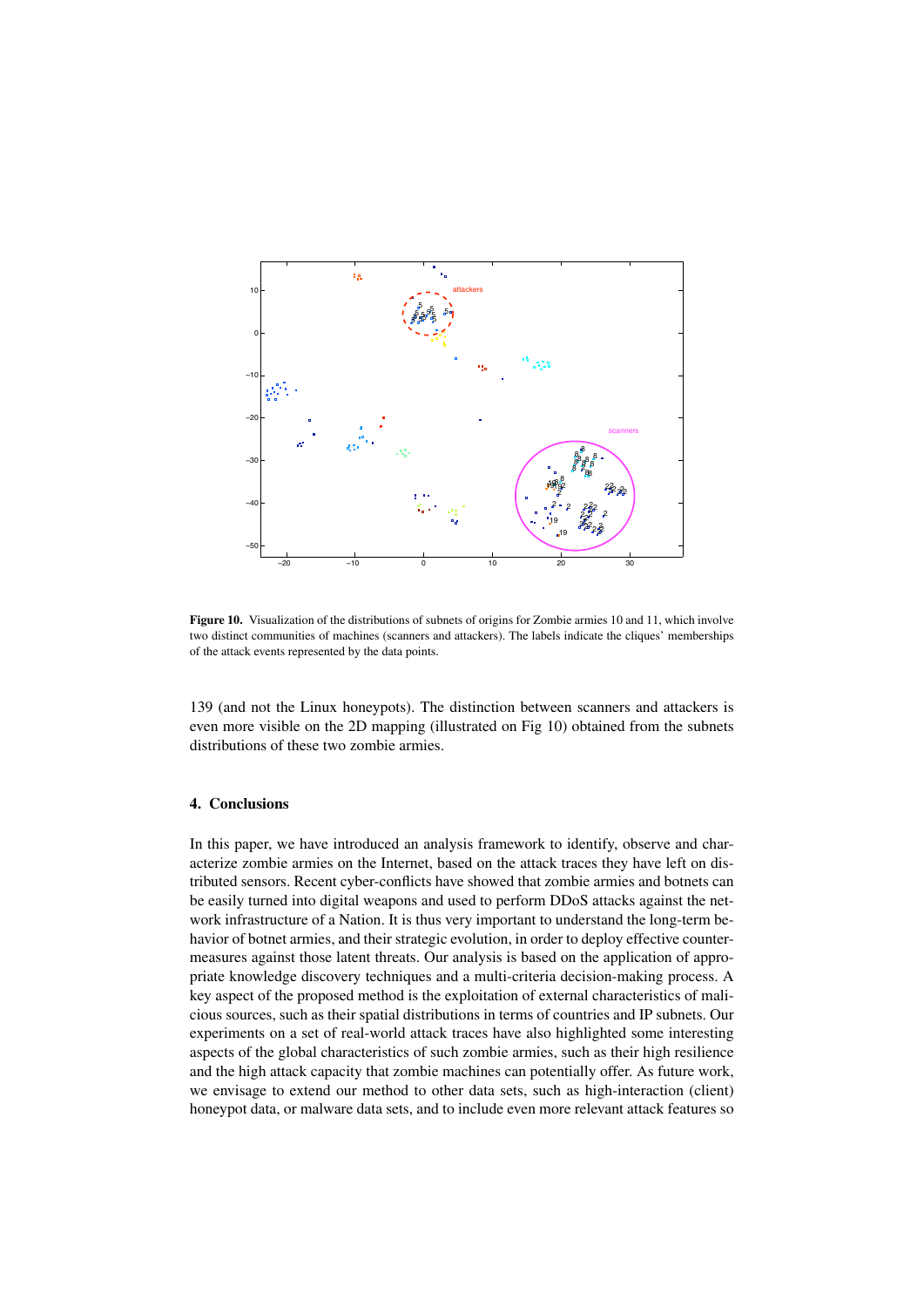as to improve further the inference capabilities of the system, and thus also our insights into malicious behaviors observed on the Internet.

## Acknowledgements

This work has been partially supported by the European Commission through project FP7-ICT-216026-WOMBAT funded by the 7th framework program. The opinions expressed in this paper are those of the authors and do not necessarily reflect the views of the European Commission.

## References

- [1] Paul Barford and Vinod Yegneswaran. *An Inside Look at Botnets*. Advances in Information Security. Springer, 2006.
- [2] David Barroso. Botnets the silent threat. In *European Network and Information Security Agency (ENISA)*, November 2007.
- [3] Zesheng Chen, Chuanyi Ji, and Paul Barford. Spatial-temporal characteristics of internet malicious sources. In *Proceedings of INFOCOM*, pages 2306–2314, 2008.
- [4] M. P. Collins, T. J. Shimeall, S. Faber, J. Janies, R. Weaver, M. De Shon, and J. Kadane. Using uncleanliness to predict future botnet addresses. In *IMC '07: Proceedings of the 7th ACM SIGCOMM conference on Internet measurement*, pages 93–104, New York, NY, USA, 2007. ACM.
- [5] Evan Cooke, Farnam Jahanian, and Danny McPherson. The Zombie roundup: Understanding, detecting, and disrupting botnets. In *Proceedings of the Steps to Reducing Unwanted Traffic on the Internet (SRUTI 2005 Workshop)*, Cambridge, MA, July 2005.
- [6] Crime-Research. Cyberwar: Russia vs estonia, http://www.crime-research.org/articles/cyberwar-russiavs-estonia/, [may 09].
- [7] Darkreading. Botnets behind georgian attacks offer clues, http://www.darkreading.com/security/appsecurity/showarticle.jhtml?articleid=211201216, [may 09].
- [8] G. Gu, R. Perdisci, J. Zhang, and W. Lee. BotMiner: Clustering analysis of network traffic for protocoland structure-independent botnet detection. In *Proceedings of the 17th USENIX Security Symposium*, 2008.
- [9] Guofei Gu, Junjie Zhang, and Wenke Lee. BotSniffer: Detecting botnet command and control channels in network traffic. In *Proceedings of the 15th Annual Network and Distributed System Security Symposium (NDSS'08)*, February 2008.
- [10] Geoffrey Hinton and Sam Roweis. Stochastic neighbor embedding. In *Advances in Neural Information Processing Systems 15*, volume 15, pages 833–840, 2003.
- [11] A.K. Jain and R.C. Dubes. *Algorithms for Clustering Data*. Prentice-Hall advanced reference series, 1988.
- [12] S. Kullback and R. A. Leibler. On information and sufficiency. *Annals of Mathematical Statistics 22: 79-86.*, 1951.
- [13] Wenke Lee, Cliff Wang, and David Dagon, editors. *Botnet Detection: Countering the Largest Security Threat*, volume 36 of *Advances in Information Security*. Springer, 2008.
- [14] C. Leita, V.H. Pham, O. Thonnard, E. Ramirez-Silva, F. Pouget, E. Kirda, and Dacier M. The Leurre.com Project: Collecting Internet Threats Information Using a Worldwide Distributed Honeynet. In *Proceedings of the WOMBAT Workshop on Information Security Threats Data Collection and Sharing, WIST-DCS 2008*. IEEE Computer Society press, April 2008.
- [15] Corrado Leita, Ken Mermoud, and Marc Dacier. Scriptgen: an automated script generation tool for honeyd. In *Proceedings of the 21st Annual Computer Security Applications Conference*, December 2005.
- [16] J. Lin. Divergence measures based on the shannon entropy. *Information Theory, IEEE Transactions on*, 37(1):145–151, Jan 1991.
- [17] Arbor Networks. http://asert.arbornetworks.com/2007/05/estonian-ddos-attacks-a-summary-to-date, [may 09].